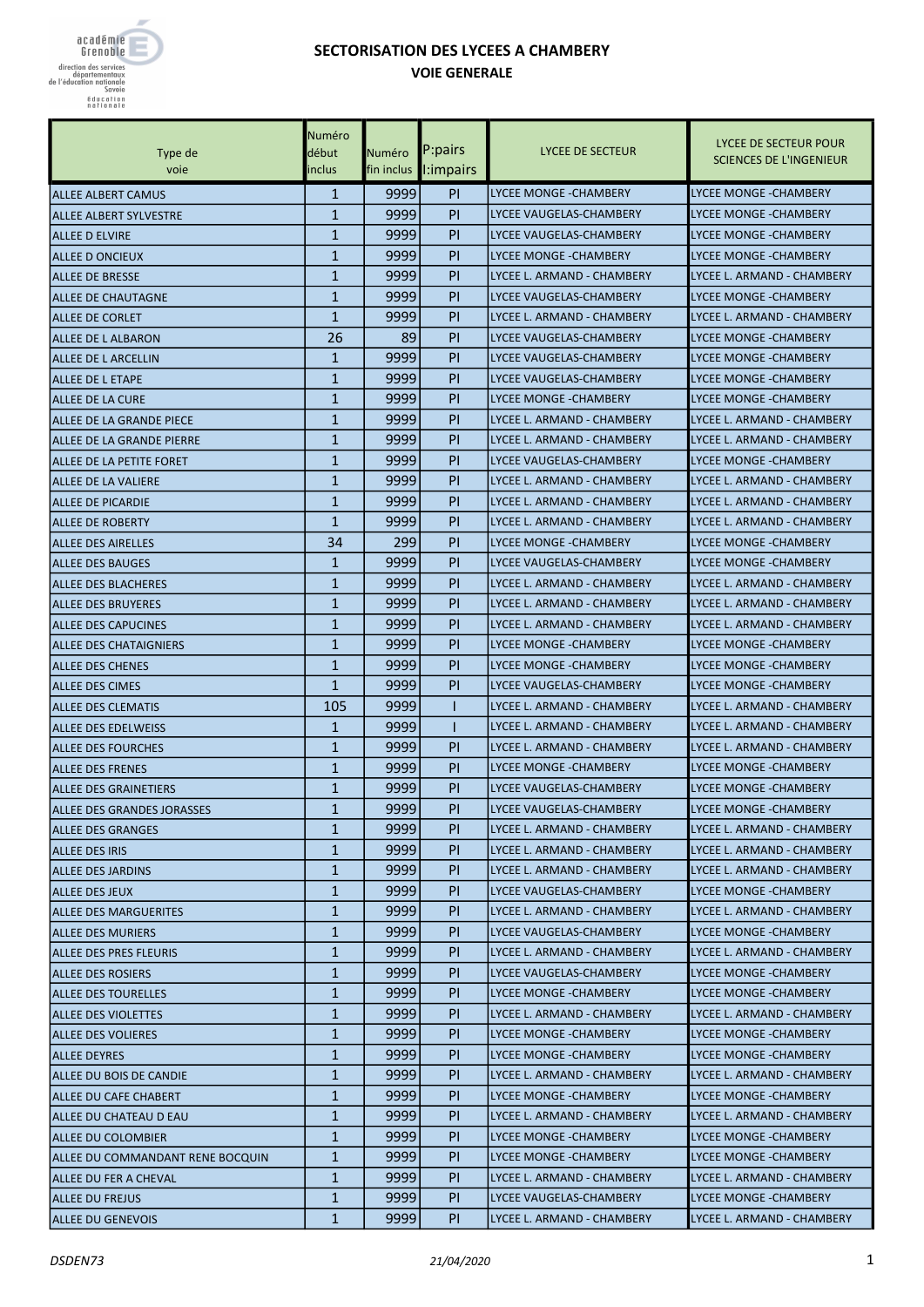|                                   | Numéro       |        |                       |                               |                                                         |
|-----------------------------------|--------------|--------|-----------------------|-------------------------------|---------------------------------------------------------|
| Type de                           | début        | Numéro | P:pairs               | LYCEE DE SECTEUR              | LYCEE DE SECTEUR POUR<br><b>SCIENCES DE L'INGENIEUR</b> |
| voie                              | inclus       |        | fin inclus l: impairs |                               |                                                         |
| ALLEE DU GOLERON                  | 1            | 9999   | <b>PI</b>             | lLYCEE L. ARMAND - CHAMBERY   | LYCEE L. ARMAND - CHAMBERY                              |
| ALLEE DU GRAND PARC               | $\mathbf{1}$ | 9999   | PI                    | LYCEE VAUGELAS-CHAMBERY       | <b>LYCEE MONGE -CHAMBERY</b>                            |
| <b>ALLEE DU LEMAN</b>             | 1            | 9999   | PI                    | LYCEE L. ARMAND - CHAMBERY    | LYCEE L. ARMAND - CHAMBERY                              |
| ALLEE DU MAHATMA GANDHI           | $\mathbf{1}$ | 9999   | PI                    | lLYCEE L. ARMAND - CHAMBERY   | LYCEE L. ARMAND - CHAMBERY                              |
| ALLEE DU MONT GENEY               | 1            | 9999   | PI                    | lLYCEE VAUGELAS-CHAMBERY      | <b>LYCEE MONGE -CHAMBERY</b>                            |
| ALLEE DU MONT GRELE               | 1            | 9999   | PI                    | LYCEE VAUGELAS-CHAMBERY       | <b>LYCEE MONGE - CHAMBERY</b>                           |
| ALLEE DU NANT CHERI               | $\mathbf{1}$ | 9999   | PI                    | LYCEE L. ARMAND - CHAMBERY    | LYCEE L. ARMAND - CHAMBERY                              |
| <b>ALLEE DU PETIT CHAMP</b>       | $\mathbf{1}$ | 9999   | PI                    | lLYCEE L. ARMAND - CHAMBERY   | LYCEE L. ARMAND - CHAMBERY                              |
|                                   | $\mathbf{1}$ | 9999   | PI                    | lLYCEE L. ARMAND - CHAMBERY   | LYCEE L. ARMAND - CHAMBERY                              |
| ALLEE DU POITOU                   | 1            | 9999   | PI                    | lLYCEE L. ARMAND - CHAMBERY   | LYCEE L. ARMAND - CHAMBERY                              |
| ALLEE DU PRE AUX MOUTONS          |              |        |                       |                               |                                                         |
| <b>ALLEE DU SAPENAY</b>           | $\mathbf{1}$ | 9999   | PI                    | LYCEE VAUGELAS-CHAMBERY       | <b>LYCEE MONGE - CHAMBERY</b>                           |
| <b>ALLEE DU SOUVENIR FRANCAIS</b> | $\mathbf{1}$ | 9999   | <b>PI</b>             | LYCEE MONGE -CHAMBERY         | LYCEE MONGE - CHAMBERY                                  |
| <b>ALLEE DU VERT BOIS</b>         | 1            | 9999   | PI                    | LYCEE L. ARMAND - CHAMBERY    | LYCEE L. ARMAND - CHAMBERY                              |
| <b>ALLEE EDITH PIAF</b>           | $\mathbf{1}$ | 9999   | PI                    | lLYCEE L. ARMAND - CHAMBERY   | LYCEE L. ARMAND - CHAMBERY                              |
| ALLEE FRANCOIS BURDIN             | 1            | 9999   | PI                    | lLYCEE VAUGELAS-CHAMBERY      | <b>LYCEE MONGE -CHAMBERY</b>                            |
| <b>ALLEE FRANCOIS POLLET</b>      | 1            | 9999   | PI                    | LYCEE VAUGELAS-CHAMBERY       | <b>LYCEE MONGE - CHAMBERY</b>                           |
| ALLEE GEORGES MARIE RAYMOND       | $\mathbf{1}$ | 9999   | <b>PI</b>             | LYCEE VAUGELAS-CHAMBERY       | LYCEE MONGE - CHAMBERY                                  |
| <b>ALLEE GOTTELAND</b>            | $\mathbf{1}$ | 9999   | PI                    | LYCEE MONGE -CHAMBERY         | <b>LYCEE MONGE - CHAMBERY</b>                           |
| <b>ALLEE JACQUES BALMAT</b>       | 1            | 9999   | PI                    | lLYCEE VAUGELAS-CHAMBERY      | <b>LYCEE MONGE -CHAMBERY</b>                            |
| ALLEE JACQUES PREVERT             | 1            | 9999   | PI                    | lLYCEE VAUGELAS-CHAMBERY      | <b>LYCEE MONGE -CHAMBERY</b>                            |
| ALLEE JEAN EUSTACHE               | $\mathbf{1}$ | 9999   | PI                    | LYCEE L. ARMAND - CHAMBERY    | LYCEE L. ARMAND - CHAMBERY                              |
| ALLEE JEAN MERCIER                | $\mathbf{1}$ | 9999   | <b>PI</b>             | LYCEE MONGE -CHAMBERY         | LYCEE MONGE - CHAMBERY                                  |
| ALLEE JEAN PIERRE COHEN           | 1            | 9999   | PI                    | LYCEE L. ARMAND - CHAMBERY    | LYCEE L. ARMAND - CHAMBERY                              |
| <b>ALLEE JEAN ROSTAND</b>         | 1            | 9999   | PI                    | lLYCEE VAUGELAS-CHAMBERY      | <b>LYCEE MONGE -CHAMBERY</b>                            |
| ALLEE MORAND                      | 1            | 9999   | PI                    | lLYCEE VAUGELAS-CHAMBERY      | <b>LYCEE MONGE -CHAMBERY</b>                            |
| <b>ALLEE RENE CASSIN</b>          | 1            | 9999   | PI                    | LYCEE MONGE -CHAMBERY         | <b>LYCEE MONGE - CHAMBERY</b>                           |
| <b>ALLEE RENE CLAIR</b>           | 1            | 9999   | <b>PI</b>             | LYCEE L. ARMAND - CHAMBERY    | LYCEE L. ARMAND - CHAMBERY                              |
| <b>ALLEE ROGER DUMAZ</b>          | $\mathbf{1}$ | 9999   | PI                    | LYCEE MONGE -CHAMBERY         | LYCEE MONGE -CHAMBERY                                   |
| ALLEES MAL DE LATTRE DE TASSIGNY  | 1            | 9999   | PI                    | LYCEE VAUGELAS-CHAMBERY       | <b>LYCEE MONGE -CHAMBERY</b>                            |
| <b>AVENUE ALSACE LORRAINE</b>     | 1            | 9999   | PI                    | LYCEE VAUGELAS-CHAMBERY       | <b>LYCEE MONGE -CHAMBERY</b>                            |
|                                   | $\mathbf{1}$ | 736    | PI                    | LYCEE MONGE -CHAMBERY         | <b>LYCEE MONGE - CHAMBERY</b>                           |
| <b>AVENUE D AIX LES BAINS</b>     |              | 1237   |                       | LYCEE L. ARMAND - CHAMBERY    | LYCEE L. ARMAND - CHAMBERY                              |
| <b>AVENUE D AIX LES BAINS</b>     | 840          |        | <b>PI</b>             |                               |                                                         |
| <b>AVENUE D AIX LES BAINS</b>     | 1570         | 9999   | <b>PI</b>             | LYCEE L. ARMAND - CHAMBERY    | LYCEE L. ARMAND - CHAMBERY                              |
| <b>AVENUE D ANNECY</b>            | 1            | 9999   | PI                    | LYCEE L. ARMAND - CHAMBERY    | LYCEE L. ARMAND - CHAMBERY                              |
| <b>AVENUE DANIEL ROPS</b>         | $\mathbf{1}$ | 9999   | PI.                   | LYCEE L. ARMAND - CHAMBERY    | LYCEE L. ARMAND - CHAMBERY                              |
| <b>AVENUE DE BASSENS</b>          | $\mathbf{1}$ | 99991  | <b>PI</b>             | LYCEE MONGE -CHAMBERY         | LYCEE MONGE - CHAMBERY                                  |
| <b>AVENUE DE CHATILLON</b>        | $\mathbf{1}$ | 9999   | PI.                   | LYCEE VAUGELAS-CHAMBERY       | LYCEE MONGE - CHAMBERY                                  |
| <b>AVENUE DE LA BOISSE</b>        | $\mathbf{1}$ | 338    | <b>PI</b>             | LYCEE VAUGELAS-CHAMBERY       | LYCEE MONGE - CHAMBERY                                  |
| <b>AVENUE DE LA BOISSE</b>        | 276          | 9999   | PI.                   | LYCEE VAUGELAS-CHAMBERY       | LYCEE MONGE - CHAMBERY                                  |
| AVENUE DE LA GRANDE CHARTREUSE    | 1            | 9999   | <b>PI</b>             | LYCEE MONGE -CHAMBERY         | LYCEE MONGE - CHAMBERY                                  |
| AVENUE DE LA HOUILLE BLANCHE      | $\mathbf{1}$ | 9999   | <b>PI</b>             | LYCEE VAUGELAS-CHAMBERY       | LYCEE MONGE - CHAMBERY                                  |
| AVENUE DE LA MOTTE SERVOLEX       | $\mathbf{1}$ | ا9999  | PI.                   | LYCEE VAUGELAS-CHAMBERY       | LYCEE MONGE - CHAMBERY                                  |
| <b>AVENUE DE LYON</b>             | $\mathbf{1}$ | 285    | н                     | LYCEE MONGE -CHAMBERY         | LYCEE MONGE - CHAMBERY                                  |
| <b>AVENUE DE LYON</b>             | 208          | 208    | P                     | LYCEE VAUGELAS-CHAMBERY       | LYCEE MONGE -CHAMBERY                                   |
| <b>AVENUE DE LYON</b>             | 297          | 881    |                       | LYCEE VAUGELAS-CHAMBERY       | LYCEE MONGE - CHAMBERY                                  |
| <b>AVENUE DE LYON</b>             | 568          | 1422   | P                     | LYCEE VAUGELAS-CHAMBERY       | LYCEE MONGE - CHAMBERY                                  |
| <b>AVENUE DE LYON</b>             | 925          | 9999   |                       | LYCEE VAUGELAS-CHAMBERY       | LYCEE MONGE - CHAMBERY                                  |
| <b>AVENUE DE MERANDE</b>          | $\mathbf{1}$ | 9999   | <b>PI</b>             | LYCEE MONGE - CHAMBERY        | LYCEE MONGE - CHAMBERY                                  |
| <b>AVENUE DE TURIN</b>            | $\mathbf{1}$ | 9999   | PI.                   | LYCEE MONGE -CHAMBERY         | LYCEE MONGE - CHAMBERY                                  |
| <b>AVENUE DE VILLARCHER</b>       | $\mathbf{1}$ | 9999   | <b>PI</b>             | ILYCEE L. ARMAND - CHAMBERY   | LYCEE L. ARMAND - CHAMBERY                              |
| <b>AVENUE DES BERNARDINES</b>     | $\mathbf{1}$ | 9999   | <b>PI</b>             | LYCEE VAUGELAS-CHAMBERY       | LYCEE MONGE - CHAMBERY                                  |
| AVENUE DES CHEVALIERS TIREURS     | $\mathbf{1}$ | 9999   | PI.                   | LYCEE VAUGELAS-CHAMBERY       | LYCEE MONGE - CHAMBERY                                  |
| <b>AVENUE DES DUCS DE SAVOIE</b>  | $\mathbf{1}$ | 9999   | <b>PI</b>             | LYCEE VAUGELAS-CHAMBERY       | LYCEE MONGE - CHAMBERY                                  |
| <b>AVENUE DES FOLLAZ</b>          | $\mathbf{1}$ | 9999   | PI.                   | LYCEE VAUGELAS-CHAMBERY       | LYCEE MONGE -CHAMBERY                                   |
|                                   | $\mathbf{1}$ | 99991  | PI.                   | LYCEE L. ARMAND - CHAMBERY    | LYCEE L. ARMAND - CHAMBERY                              |
| <b>AVENUE DES LANDIERS</b>        |              |        |                       |                               |                                                         |
| AVENUE DOCTEUR DESFRANCOIS        | $\mathbf{1}$ | 9999   | PI.                   | <b>LYCEE MONGE - CHAMBERY</b> | LYCEE MONGE - CHAMBERY                                  |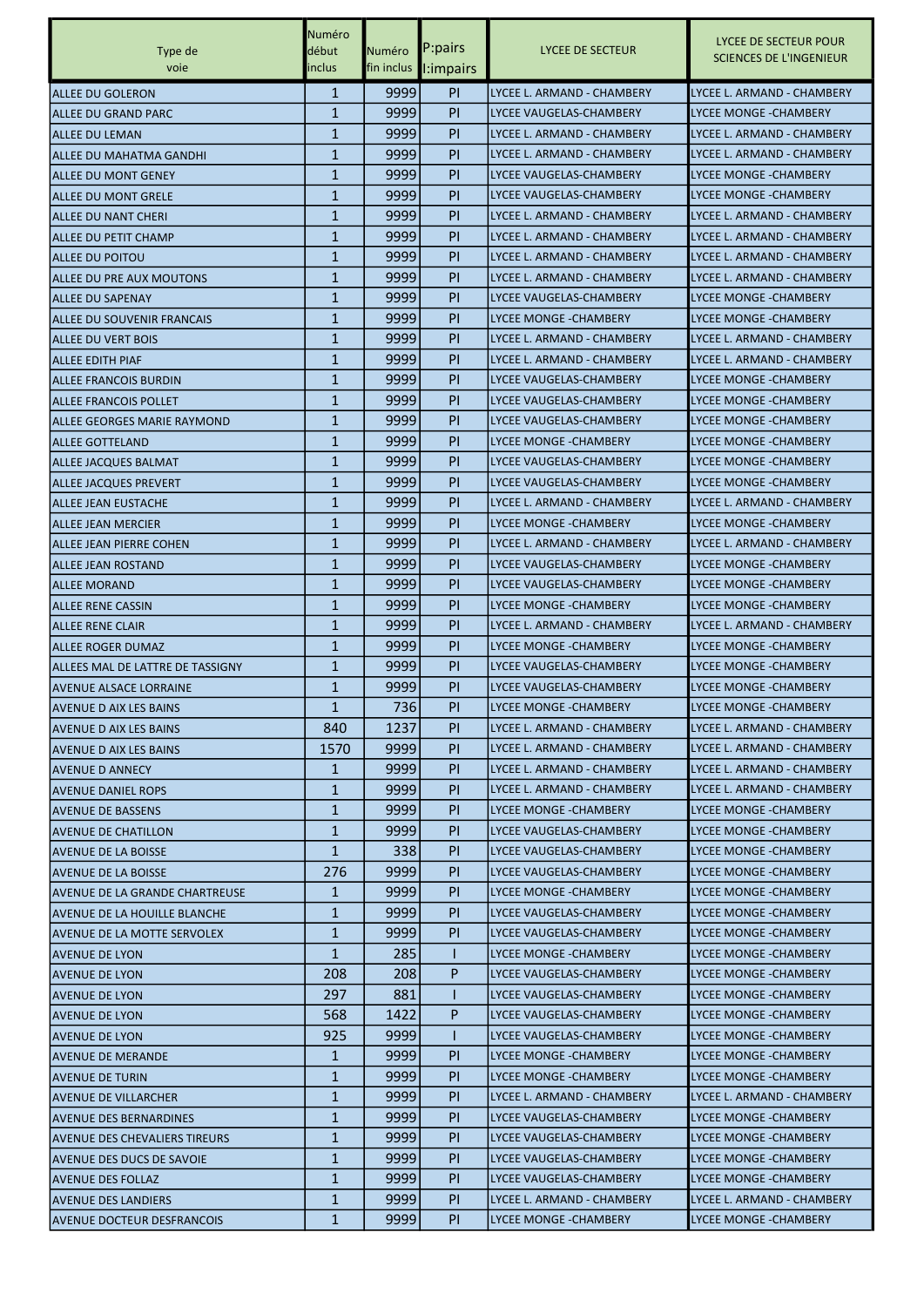|                                  | Numéro         |               |           |                                | LYCEE DE SECTEUR POUR          |
|----------------------------------|----------------|---------------|-----------|--------------------------------|--------------------------------|
| Type de                          | début          | <b>Numéro</b> | P:pairs   | LYCEE DE SECTEUR               | <b>SCIENCES DE L'INGENIEUR</b> |
| voie                             | inclus         | fin inclus    | l:impairs |                                |                                |
| <b>AVENUE DU COMTE VERT</b>      | $\mathbf{1}$   | 9999          |           | <b>LYCEE VAUGELAS-CHAMBERY</b> | <b>LYCEE MONGE - CHAMBERY</b>  |
| <b>AVENUE DU COMTE VERT</b>      | $\overline{2}$ | 240           | P         | LYCEE VAUGELAS-CHAMBERY        | <b>LYCEE MONGE - CHAMBERY</b>  |
| <b>AVENUE DU COMTE VERT</b>      | 280            | 9999          | P         | LYCEE VAUGELAS-CHAMBERY        | LYCEE MONGE -CHAMBERY          |
| <b>AVENUE DU COVET</b>           | 1              | 9999          | <b>PI</b> | LYCEE VAUGELAS-CHAMBERY        | LYCEE MONGE -CHAMBERY          |
| <b>AVENUE DU GRAND ARIETAZ</b>   | $\mathbf{1}$   | 9999          | <b>PI</b> | LYCEE VAUGELAS-CHAMBERY        | <b>LYCEE MONGE - CHAMBERY</b>  |
| AVENUE DU GRAND VERGER           | $\mathbf{1}$   | 9999          | <b>PI</b> | LYCEE VAUGELAS-CHAMBERY        | LYCEE MONGE -CHAMBERY          |
| <b>AVENUE DU REPOS</b>           | $\mathbf{1}$   | 9999          | <b>PI</b> | LYCEE VAUGELAS-CHAMBERY        | <b>LYCEE MONGE -CHAMBERY</b>   |
| <b>AVENUE GENERAL CARTIER</b>    | $\mathbf{1}$   | 9999          | <b>PI</b> | LYCEE VAUGELAS-CHAMBERY        | LYCEE MONGE -CHAMBERY          |
| AVENUE GENERAL DE GAULLE         | $\mathbf{1}$   | 9999          | <b>PI</b> | LYCEE VAUGELAS-CHAMBERY        | LYCEE MONGE -CHAMBERY          |
| <b>AVENUE GEORGES CLEMENCEAU</b> | $\mathbf{1}$   | 9999          | <b>PI</b> | LYCEE VAUGELAS-CHAMBERY        | <b>LYCEE MONGE - CHAMBERY</b>  |
| <b>AVENUE JEAN JAURES</b>        | $\mathbf{1}$   | 9999          | <b>PI</b> | LYCEE VAUGELAS-CHAMBERY        | <b>LYCEE MONGE -CHAMBERY</b>   |
| <b>AVENUE MARECHAL LECLERC</b>   | $\mathbf{1}$   | 9999          | <b>PI</b> | LYCEE VAUGELAS-CHAMBERY        | <b>LYCEE MONGE -CHAMBERY</b>   |
| <b>AVENUE MARIUS BERROIR</b>     | $\mathbf{1}$   | 9999          | <b>PI</b> | <b>LYCEE MONGE - CHAMBERY</b>  | LYCEE MONGE -CHAMBERY          |
| <b>AVENUE PIERRE LANFREY</b>     | $\mathbf{1}$   | 9999          | <b>PI</b> | LYCEE VAUGELAS-CHAMBERY        | LYCEE MONGE -CHAMBERY          |
| <b>BOULEVARD DE BELLEVUE</b>     | $\mathbf{1}$   | 9999          | <b>PI</b> | LYCEE MONGE - CHAMBERY         | <b>LYCEE MONGE - CHAMBERY</b>  |
| <b>BOULEVARD DE LA COLONNE</b>   | $\mathbf{1}$   | 9999          | <b>PI</b> | LYCEE VAUGELAS-CHAMBERY        | <b>LYCEE MONGE - CHAMBERY</b>  |
| <b>BOULEVARD DE LEMENC</b>       | $\mathbf{1}$   | 9999          | <b>PI</b> | LYCEE MONGE - CHAMBERY         | <b>LYCEE MONGE - CHAMBERY</b>  |
| <b>BOULEVARD DES MONTS</b>       | $\mathbf{1}$   | 9999          | <b>PI</b> | <b>LYCEE MONGE - CHAMBERY</b>  | LYCEE MONGE -CHAMBERY          |
| <b>BOULEVARD DU MUSEE</b>        | $\mathbf{1}$   | 9999          | <b>PI</b> | LYCEE VAUGELAS-CHAMBERY        | LYCEE MONGE -CHAMBERY          |
| <b>BOULEVARD DU THEATRE</b>      | $\mathbf{1}$   | 9999          | <b>PI</b> | LYCEE MONGE - CHAMBERY         | <b>LYCEE MONGE - CHAMBERY</b>  |
| <b>BOULEVARD HENRY BORDEAUX</b>  | $\mathbf{1}$   | 9999          | <b>PI</b> | LYCEE VAUGELAS-CHAMBERY        | <b>LYCEE MONGE -CHAMBERY</b>   |
| <b>BOULEVARD LEON GAMBETTA</b>   | $\mathbf{1}$   | 5             |           | LYCEE VAUGELAS-CHAMBERY        | <b>LYCEE MONGE -CHAMBERY</b>   |
| <b>BOULEVARD LEON GAMBETTA</b>   | $\overline{2}$ | 9999          | P         | LYCEE VAUGELAS-CHAMBERY        | LYCEE MONGE -CHAMBERY          |
| <b>BOULEVARD LEON GAMBETTA</b>   | 7              | 9999          |           | LYCEE VAUGELAS-CHAMBERY        | LYCEE MONGE -CHAMBERY          |
| <b>BOULEVARD MASSENET</b>        | $\mathbf{1}$   | 9999          | <b>PI</b> | LYCEE MONGE - CHAMBERY         | LYCEE MONGE - CHAMBERY         |
| CHEMIN AMEDEE V LE GRAND         | 51             | 101           | <b>PI</b> | LYCEE MONGE - CHAMBERY         | <b>LYCEE MONGE - CHAMBERY</b>  |
| <b>CHEMIN BONINO</b>             | $\mathbf{1}$   | 9999          | <b>PI</b> | LYCEE L. ARMAND - CHAMBERY     | LYCEE L. ARMAND - CHAMBERY     |
| CHEMIN DE BEAUVOIR               | $\mathbf{1}$   | 9999          | <b>PI</b> | <b>LYCEE MONGE - CHAMBERY</b>  | LYCEE MONGE -CHAMBERY          |
| CHEMIN DE BEAUVOIR DESSOUS       | $\mathbf{1}$   | 9999          | <b>PI</b> | LYCEE MONGE - CHAMBERY         | LYCEE MONGE -CHAMBERY          |
| <b>CHEMIN DE BON PAS</b>         | $\mathbf{1}$   | 9999          | <b>PI</b> | LYCEE VAUGELAS-CHAMBERY        | LYCEE MONGE -CHAMBERY          |
| <b>CHEMIN DE CHAMOUX</b>         | $\mathbf{1}$   | 9999          | <b>PI</b> | LYCEE VAUGELAS-CHAMBERY        | LYCEE MONGE -CHAMBERY          |
| <b>CHEMIN DE CHANAZ</b>          | 1              | 9999          | PI.       | LYCEE MONGE -CHAMBERY          | LYCEE MONGE - CHAMBERY         |
| <b>CHEMIN DE CHANTEMERLE</b>     | $\mathbf{1}$   | 99991         | <b>PI</b> | LYCEE L. ARMAND - CHAMBERY     | LYCEE L. ARMAND - CHAMBERY     |
| CHEMIN DE CHARRIERE NEUVE        | 1              | 99991         | PI.       | LYCEE VAUGELAS-CHAMBERY        | LYCEE MONGE -CHAMBERY          |
| <b>CHEMIN DE CHIRON</b>          | $\mathbf{1}$   | 9999          | PI.       | LYCEE VAUGELAS-CHAMBERY        | LYCEE MONGE - CHAMBERY         |
| <b>CHEMIN DE COIRAT</b>          | $\mathbf{1}$   | 9999          | PI.       | LYCEE VAUGELAS-CHAMBERY        | LYCEE MONGE - CHAMBERY         |
| <b>CHEMIN DE FORAY</b>           | 1              | 9999          | PI.       | LYCEE VAUGELAS-CHAMBERY        | LYCEE MONGE - CHAMBERY         |
| CHEMIN DE GRIVE SAC              | $\mathbf{1}$   | 9999          | PI.       | LYCEE L. ARMAND - CHAMBERY     | LYCEE L. ARMAND - CHAMBERY     |
| <b>CHEMIN DE JACOB</b>           | 1              | 9999          | PI.       | LYCEE VAUGELAS-CHAMBERY        | LYCEE MONGE -CHAMBERY          |
| CHEMIN DE JEAN JACQUES           | 1              | 9999          | PI.       | LYCEE MONGE - CHAMBERY         | LYCEE MONGE - CHAMBERY         |
| <b>CHEMIN DE L EPEE</b>          | $\mathbf{1}$   | 9999          | PI        | LYCEE VAUGELAS-CHAMBERY        | LYCEE MONGE - CHAMBERY         |
| <b>CHEMIN DE L ESPLANADE</b>     | $\mathbf{1}$   | 9999          | <b>PI</b> | LYCEE MONGE - CHAMBERY         | LYCEE MONGE - CHAMBERY         |
| CHEMIN DE L ETIGNY               | $\mathbf{1}$   | 9999          | <b>PI</b> | LYCEE L. ARMAND - CHAMBERY     | LYCEE L. ARMAND - CHAMBERY     |
| CHEMIN DE LA BOUCLE              | 1              | 9999          | PI.       | LYCEE VAUGELAS-CHAMBERY        | LYCEE MONGE -CHAMBERY          |
| CHEMIN DE LA BRONDELLE           | $\mathbf{1}$   | 9999          | PI.       | LYCEE L. ARMAND - CHAMBERY     | LYCEE L. ARMAND - CHAMBERY     |
| CHEMIN DE LA CARDINIERE          | $\mathbf{1}$   | 9999          | PI.       | LYCEE MONGE - CHAMBERY         | LYCEE MONGE - CHAMBERY         |
| CHEMIN DE LA CASSINE             | $\mathbf{1}$   | 730           | PI.       | LYCEE VAUGELAS-CHAMBERY        | LYCEE MONGE - CHAMBERY         |
| CHEMIN DE LA CASSINE             | 731            | 9999          | PI        | LYCEE MONGE - CHAMBERY         | LYCEE MONGE - CHAMBERY         |
| CHEMIN DE LA CHARMILLE           | 1              | 9999          | PI.       | LYCEE MONGE - CHAMBERY         | LYCEE MONGE -CHAMBERY          |
| <b>CHEMIN DE LA CHEVALIERE</b>   | 1              | 9999          | PI.       | LYCEE VAUGELAS-CHAMBERY        | LYCEE MONGE - CHAMBERY         |
| CHEMIN DE LA COMBE               | $\mathbf{1}$   | 9999          | PI        | LYCEE L. ARMAND - CHAMBERY     | LYCEE L. ARMAND - CHAMBERY     |
| CHEMIN DE LA COMBE NOIRE         | 1              | 9999          | <b>PI</b> | LYCEE L. ARMAND - CHAMBERY     | LYCEE L. ARMAND - CHAMBERY     |
| CHEMIN DE LA COMBETTE            | 1              | 9999          | PI        | LYCEE L. ARMAND - CHAMBERY     | LYCEE L. ARMAND - CHAMBERY     |
| CHEMIN DE LA COTE BARDON         | 1              | 9999          | PI.       | LYCEE L. ARMAND - CHAMBERY     | LYCEE L. ARMAND - CHAMBERY     |
| CHEMIN DE LA COTE BASTIENNE      | $\mathbf{1}$   | 99991         | PI.       | LYCEE L. ARMAND - CHAMBERY     | LYCEE L. ARMAND - CHAMBERY     |
| CHEMIN DE LA COTE BOUCHET        | $\mathbf{1}$   | 9999          | PI        | LYCEE L. ARMAND - CHAMBERY     | LYCEE L. ARMAND - CHAMBERY     |
|                                  |                |               |           |                                |                                |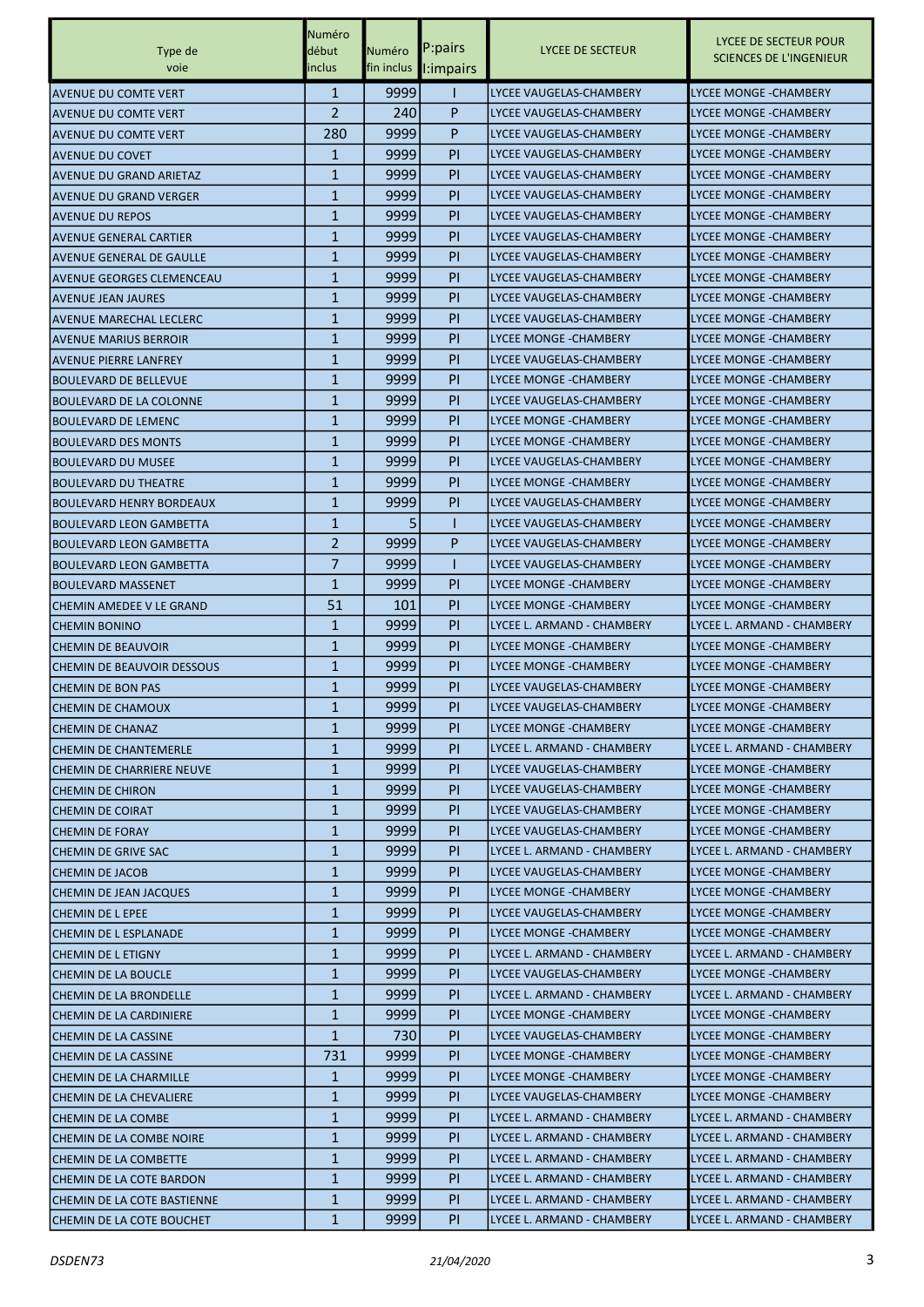|                                 | Numéro         |        |                       |                               |                                                         |
|---------------------------------|----------------|--------|-----------------------|-------------------------------|---------------------------------------------------------|
| Type de                         | début          | Numéro | P:pairs               | LYCEE DE SECTEUR              | LYCEE DE SECTEUR POUR<br><b>SCIENCES DE L'INGENIEUR</b> |
| voie                            | inclus         |        | fin inclus l: impairs |                               |                                                         |
| CHEMIN DE LA COTE DE BISSY      | $\mathbf{1}$   | 9999   | PI.                   | LYCEE VAUGELAS-CHAMBERY       | LYCEE MONGE - CHAMBERY                                  |
| CHEMIN DE LA FONT FERRUGINEUSE  | $\mathbf{1}$   | 9999   | PI                    | LYCEE L. ARMAND - CHAMBERY    | LYCEE L. ARMAND - CHAMBERY                              |
| <b>CHEMIN DE LA LAITIERE</b>    | $\mathbf{1}$   | 9999   | P <sub>I</sub>        | LYCEE VAUGELAS-CHAMBERY       | LYCEE MONGE -CHAMBERY                                   |
| CHEMIN DE LA MOUTARDE           | $\mathbf{1}$   | 9999   | PI                    | LYCEE VAUGELAS-CHAMBERY       | LYCEE MONGE - CHAMBERY                                  |
| ICHEMIN DE LA PLAINE            | $\mathbf{1}$   | 9999   | P <sub>I</sub>        | LYCEE VAUGELAS-CHAMBERY       | LYCEE MONGE - CHAMBERY                                  |
| CHEMIN DE LA RENNE              | $\mathbf{1}$   | 9999   | P <sub>I</sub>        | LYCEE L. ARMAND - CHAMBERY    | LYCEE L. ARMAND - CHAMBERY                              |
| CHEMIN DE LA ROTONDE            | $\mathbf{1}$   | 330    | PI                    | LYCEE VAUGELAS-CHAMBERY       | <b>LYCEE MONGE - CHAMBERY</b>                           |
| <b>CHEMIN DE LA ROTONDE</b>     | 371            | 9999   | P <sub>I</sub>        | LYCEE VAUGELAS-CHAMBERY       | LYCEE MONGE - CHAMBERY                                  |
| ICHEMIN DE LA SERRA             | $\mathbf{1}$   | 9999   | PI                    | LYCEE L. ARMAND - CHAMBERY    | LYCEE L. ARMAND - CHAMBERY                              |
| CHEMIN DE LELIA                 | 1              | 9999   | P <sub>I</sub>        | LYCEE VAUGELAS-CHAMBERY       | LYCEE MONGE - CHAMBERY                                  |
| <b>CHEMIN DE MIREMONT</b>       | $\mathbf{1}$   | 9999   | P <sub>I</sub>        | LYCEE MONGE - CHAMBERY        | LYCEE MONGE - CHAMBERY                                  |
| <b>CHEMIN DE MONTGELLAZ</b>     | $\mathbf{1}$   | 9999   | P <sub>I</sub>        | LYCEE MONGE - CHAMBERY        | <b>LYCEE MONGE - CHAMBERY</b>                           |
| <b>CHEMIN DE MONTJAY</b>        | $\mathbf{1}$   | 9999   | P <sub>I</sub>        | LYCEE VAUGELAS-CHAMBERY       | LYCEE MONGE -CHAMBERY                                   |
| <b>CHEMIN DE MORRAZ DESSUS</b>  | $\mathbf{1}$   | 9999   | PI                    | LYCEE L. ARMAND - CHAMBERY    | LYCEE L. ARMAND - CHAMBERY                              |
| ICHEMIN DE PRE BRON             | $\mathbf{1}$   | 9999   | P <sub>I</sub>        | LYCEE MONGE - CHAMBERY        | <b>LYCEE MONGE - CHAMBERY</b>                           |
| <b>CHEMIN DE ROSEMOND</b>       | $\mathbf{1}$   | 9999   | PI                    | <b>LYCEE MONGE - CHAMBERY</b> | <b>LYCEE MONGE - CHAMBERY</b>                           |
| <b>CHEMIN DE TALWEG</b>         | $\mathbf{1}$   | 9999   | P <sub>I</sub>        | LYCEE L. ARMAND - CHAMBERY    | LYCEE L. ARMAND - CHAMBERY                              |
| <b>CHEMIN DE VITONNE</b>        | $\mathbf{1}$   | 9999   | P <sub>I</sub>        | LYCEE MONGE - CHAMBERY        | LYCEE MONGE -CHAMBERY                                   |
| <b>CHEMIN DES ACACIAS</b>       | 10             | 22     | P                     | LYCEE MONGE - CHAMBERY        | LYCEE MONGE - CHAMBERY                                  |
| CHEMIN DES ANCIENS ABATTOIRS    | $\mathbf{1}$   | 9999   | P <sub>I</sub>        | LYCEE VAUGELAS-CHAMBERY       | LYCEE MONGE - CHAMBERY                                  |
| <b>CHEMIN DES ANEMONES</b>      | $\overline{2}$ | 8      | P                     | LYCEE L. ARMAND - CHAMBERY    | LYCEE L. ARMAND - CHAMBERY                              |
| <b>CHEMIN DES BOUCHETS</b>      | $\mathbf{1}$   | 9999   | P <sub>I</sub>        | LYCEE L. ARMAND - CHAMBERY    | LYCEE L. ARMAND - CHAMBERY                              |
| <b>CHEMIN DES CAMPANULES</b>    | $\mathbf{1}$   | 9999   | PI                    | LYCEE L. ARMAND - CHAMBERY    | LYCEE L. ARMAND - CHAMBERY                              |
| CHEMIN DES CHAMPS COURTS        | $\mathbf{1}$   | 9999   | PI                    | LYCEE VAUGELAS-CHAMBERY       | LYCEE MONGE - CHAMBERY                                  |
| ICHEMIN DES CHARMETTES          | 1              | 9999   | P <sub>I</sub>        | LYCEE MONGE - CHAMBERY        | LYCEE MONGE - CHAMBERY                                  |
| ICHEMIN DES CHASSEURS           | $\mathbf{1}$   | 9999   | PI                    | LYCEE MONGE - CHAMBERY        | LYCEE MONGE - CHAMBERY                                  |
| <b>CHEMIN DES CYCLAMENS</b>     | $\mathbf{1}$   | 9999   | PI                    | LYCEE L. ARMAND - CHAMBERY    | LYCEE L. ARMAND - CHAMBERY                              |
| <b>CHEMIN DES ECUREUILS</b>     | $\mathbf{1}$   | 9999   | P <sub>I</sub>        | <b>LYCEE MONGE - CHAMBERY</b> | <b>LYCEE MONGE -CHAMBERY</b>                            |
| <b>CHEMIN DES EDELWEISS</b>     | $\mathbf{1}$   | 9999   | PI                    | LYCEE L. ARMAND - CHAMBERY    | LYCEE L. ARMAND - CHAMBERY                              |
| <b>CHEMIN DES FOURCHES</b>      | 1              | 9999   | P <sub>I</sub>        | LYCEE L. ARMAND - CHAMBERY    | LYCEE L. ARMAND - CHAMBERY                              |
| ICHEMIN DES GENTIANES           | $\mathbf{1}$   | 9999   | PI                    | LYCEE L. ARMAND - CHAMBERY    | LYCEE L. ARMAND - CHAMBERY                              |
| <b>CHEMIN DES GRANDES AULES</b> | $\mathbf{1}$   | 9999   | PI.                   | LYCEE VAUGELAS-CHAMBERY       | LYCEE MONGE - CHAMBERY                                  |
| CHEMIN DES HAUTS DE CHAMOUX     | 1              | 9999   | P <sub>I</sub>        | LYCEE VAUGELAS-CHAMBERY       | <b>LYCEE MONGE - CHAMBERY</b>                           |
| <b>CHEMIN DES IFS</b>           | $\mathbf{1}$   | 9999   | P <sub>I</sub>        | <b>LYCEE MONGE - CHAMBERY</b> | <b>LYCEE MONGE - CHAMBERY</b>                           |
| <b>CHEMIN DES IRIS</b>          | 1              | 9999   | PI.                   | LYCEE L. ARMAND - CHAMBERY    | LYCEE L. ARMAND - CHAMBERY                              |
| <b>CHEMIN DES JONQUILLES</b>    | 1              | 9999   | P <sub>I</sub>        | LYCEE L. ARMAND - CHAMBERY    | LYCEE L. ARMAND - CHAMBERY                              |
| <b>CHEMIN DES MONTS DESSUS</b>  | $\mathbf{1}$   | 9999   | PI.                   | LYCEE MONGE - CHAMBERY        | LYCEE MONGE - CHAMBERY                                  |
| <b>CHEMIN DES MOULINS</b>       | $\mathbf{1}$   | 9999   | P <sub>I</sub>        | <b>LYCEE MONGE - CHAMBERY</b> | <b>LYCEE MONGE -CHAMBERY</b>                            |
| <b>CHEMIN DES MUGUETS</b>       | $\mathbf{1}$   | 9999   | P <sub>I</sub>        | LYCEE L. ARMAND - CHAMBERY    | LYCEE L. ARMAND - CHAMBERY                              |
| <b>CHEMIN DES NOISETIERS</b>    | 1              | 9999   | PI.                   | LYCEE L. ARMAND - CHAMBERY    | LYCEE L. ARMAND - CHAMBERY                              |
| CHEMIN DES PERCE NEIGE          | 1              | 9999   | P <sub>I</sub>        | LYCEE MONGE -CHAMBERY         | LYCEE MONGE - CHAMBERY                                  |
| <b>CHEMIN DES PERVENCHES</b>    | $\mathbf{1}$   | 9999   | PI                    | LYCEE L. ARMAND - CHAMBERY    | LYCEE L. ARMAND - CHAMBERY                              |
| <b>CHEMIN DES PIERRES</b>       | $\mathbf{1}$   | 9999   | P <sub>I</sub>        | LYCEE VAUGELAS-CHAMBERY       | <b>LYCEE MONGE -CHAMBERY</b>                            |
| <b>CHEMIN DES PRES</b>          | 1              | 9999   | P <sub>I</sub>        | LYCEE L. ARMAND - CHAMBERY    | LYCEE L. ARMAND - CHAMBERY                              |
| <b>CHEMIN DES PRIMEVERES</b>    | 1              | 9999   | PI.                   | LYCEE L. ARMAND - CHAMBERY    | LYCEE L. ARMAND - CHAMBERY                              |
| <b>CHEMIN DES RAPIERES</b>      | 1              | 9999   | PI.                   | LYCEE VAUGELAS-CHAMBERY       | LYCEE MONGE - CHAMBERY                                  |
| CHEMIN DES RENDEZ VOUS          | $\mathbf{1}$   | 9999   | PI.                   | LYCEE MONGE - CHAMBERY        | LYCEE MONGE - CHAMBERY                                  |
| <b>CHEMIN DES ROCHERES</b>      | $\mathbf{1}$   | 9999   | P <sub>I</sub>        | LYCEE MONGE - CHAMBERY        | LYCEE MONGE - CHAMBERY                                  |
| <b>CHEMIN DES SULPIS</b>        | $\mathbf{1}$   | 9999   | P <sub>I</sub>        | LYCEE L. ARMAND - CHAMBERY    | LYCEE L. ARMAND - CHAMBERY                              |
| <b>CHEMIN DES TROLLES</b>       | 1              | 9999   | PI.                   | LYCEE L. ARMAND - CHAMBERY    | LYCEE L. ARMAND - CHAMBERY                              |
| <b>CHEMIN DES VERNATIAUX</b>    | 1              | 9999   | P <sub>I</sub>        | LYCEE L. ARMAND - CHAMBERY    | LYCEE L. ARMAND - CHAMBERY                              |
| <b>CHEMIN DES VEYERES</b>       | $\mathbf{1}$   | 9999   | PI                    | LYCEE L. ARMAND - CHAMBERY    | LYCEE L. ARMAND - CHAMBERY                              |
| CHEMIN DES VIEUX CAPUCINS       | $\mathbf{1}$   | 9999   | P <sub>I</sub>        | LYCEE VAUGELAS-CHAMBERY       | <b>LYCEE MONGE -CHAMBERY</b>                            |
| <b>CHEMIN DU BIOLLAY</b>        | $\mathbf{1}$   | 9999   | P <sub>I</sub>        | LYCEE VAUGELAS-CHAMBERY       | LYCEE MONGE - CHAMBERY                                  |
| CHEMIN DU CALVAIRE              | $\mathbf{1}$   | 9999   | PI.                   | LYCEE MONGE - CHAMBERY        | LYCEE MONGE - CHAMBERY                                  |
| <b>CHEMIN DU CHAMPELET</b>      | $\mathbf{1}$   | 9999   | PI                    | LYCEE L. ARMAND - CHAMBERY    | LYCEE L. ARMAND - CHAMBERY                              |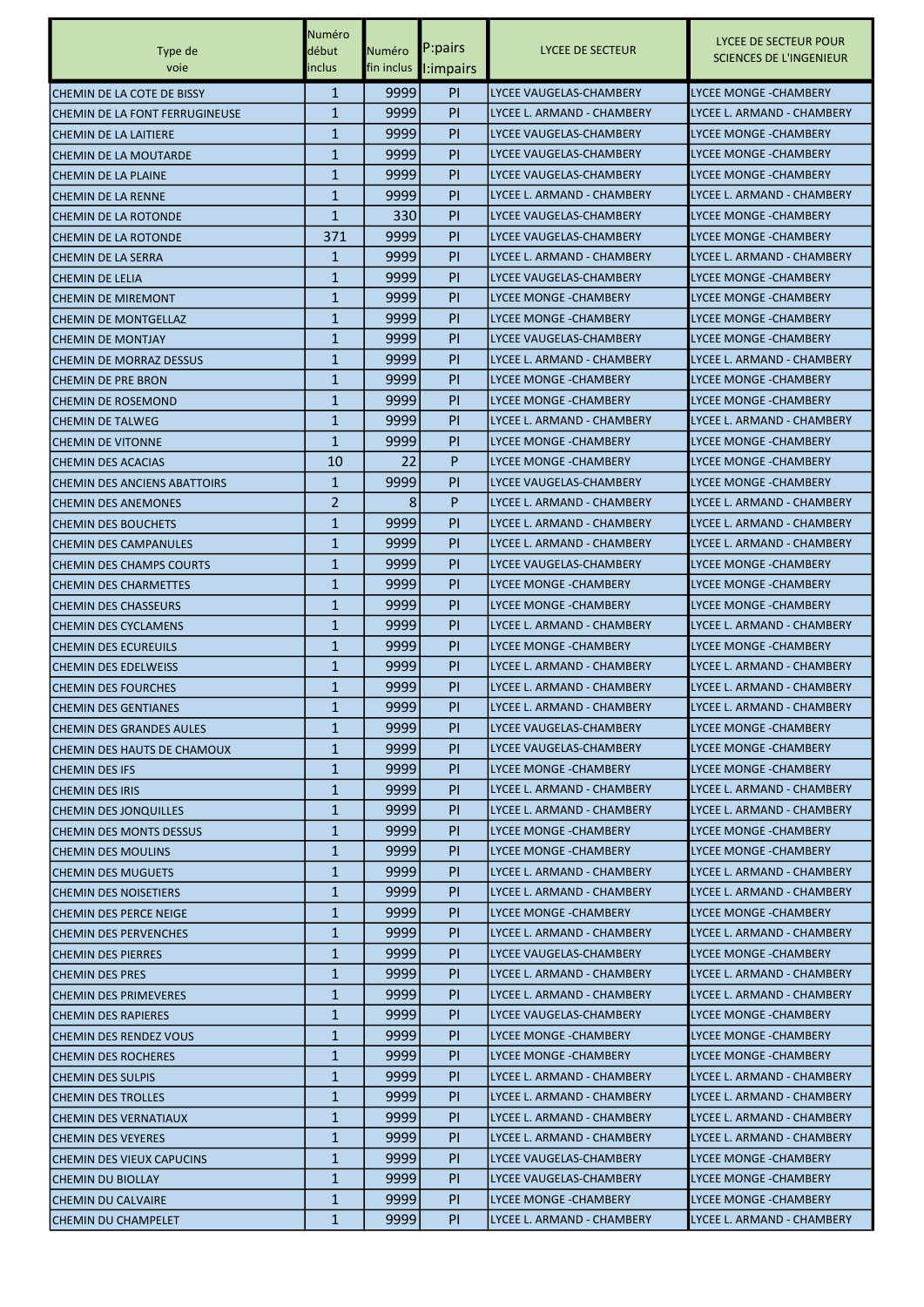|                                    | Numéro                      |              |                        |                               | LYCEE DE SECTEUR POUR                               |
|------------------------------------|-----------------------------|--------------|------------------------|-------------------------------|-----------------------------------------------------|
| Type de                            | début                       | Numéro       | P:pairs                | LYCEE DE SECTEUR              | <b>SCIENCES DE L'INGENIEUR</b>                      |
| voie                               | inclus                      |              | fin inclus l:impairs   |                               |                                                     |
| <b>CHEMIN DU CLOS CARRON</b>       | $\mathbf{1}$                | 9999         | <b>PI</b>              | LYCEE VAUGELAS-CHAMBERY       | <b>LYCEE MONGE - CHAMBERY</b>                       |
| <b>CHEMIN DU GLU</b>               | 1                           | 9999         | PI                     | LYCEE MONGE - CHAMBERY        | LYCEE MONGE - CHAMBERY                              |
| ICHEMIN DU LIEU DIT CHAMP PLAT     | 1                           | 9999         | <b>PI</b>              | LYCEE L. ARMAND - CHAMBERY    | LYCEE L. ARMAND - CHAMBERY                          |
| <b>CHEMIN DU NANT</b>              | $\mathbf{1}$                | 9999         | <b>PI</b>              | LYCEE VAUGELAS-CHAMBERY       | LYCEE MONGE -CHAMBERY                               |
| ICHEMIN DU PENEY                   | 1                           | 9999         | PI                     | LYCEE MONGE - CHAMBERY        | <b>LYCEE MONGE -CHAMBERY</b>                        |
| <b>CHEMIN DU PETIT BOIS</b>        | 1                           | 9999         | PI                     | LYCEE L. ARMAND - CHAMBERY    | LYCEE L. ARMAND - CHAMBERY                          |
| ICHEMIN DU PETIT COTEAU            | 1                           | 9999         | PI                     | LYCEE L. ARMAND - CHAMBERY    | LYCEE L. ARMAND - CHAMBERY                          |
| CHEMIN DU PETIT FEU                | $\mathbf{1}$                | 9999         | PI                     | LYCEE VAUGELAS-CHAMBERY       | <b>LYCEE MONGE - CHAMBERY</b>                       |
| <b>CHEMIN DU PRE SEIGNEUR</b>      | 1                           | 9999         | PI                     | LYCEE MONGE - CHAMBERY        | LYCEE MONGE -CHAMBERY                               |
| CHEMIN DU PT HAMEAU DE L EGLISE    | 1                           | 9999         | PI                     | LYCEE L. ARMAND - CHAMBERY    | LYCEE L. ARMAND - CHAMBERY                          |
| <b>CHEMIN DU PUITS</b>             | 1                           | 9999         | <b>PI</b>              | LYCEE L. ARMAND - CHAMBERY    | LYCEE L. ARMAND - CHAMBERY                          |
| ICHEMIN DU VERCORS                 | 1                           | 9999         | PI                     | LYCEE MONGE - CHAMBERY        | LYCEE MONGE - CHAMBERY                              |
| CHEMIN JEAN JACQUES ROUSSEAU       | $\mathbf 1$                 | 9999         | <b>PI</b>              | LYCEE MONGE - CHAMBERY        | <b>LYCEE MONGE - CHAMBERY</b>                       |
| CHEMIN SAINT LOUIS DU MONT         | $\mathbf{1}$                | 9999         | <b>PI</b>              | <b>LYCEE MONGE - CHAMBERY</b> | LYCEE MONGE - CHAMBERY                              |
| <b>COURS DE NEZIN</b>              | 1                           | 9999         | PI                     | <b>LYCEE MONGE - CHAMBERY</b> | <b>LYCEE MONGE - CHAMBERY</b>                       |
| IESPLANADE DE L EUROPE             | 1                           | 9999         | <b>PI</b>              | <b>LYCEE MONGE - CHAMBERY</b> | <b>LYCEE MONGE - CHAMBERY</b>                       |
| <b>FAUBOURG MACHE</b>              | 1                           | 9999         | PI                     | LYCEE VAUGELAS-CHAMBERY       | LYCEE MONGE - CHAMBERY                              |
| FAUBOURG MONTMELIAN                | $\mathbf{1}$                | 9999         | PI                     | <b>LYCEE MONGE - CHAMBERY</b> | LYCEE MONGE -CHAMBERY                               |
| <b>FAUBOURG NEZIN</b>              | $\mathbf{1}$                | 9999         | <b>PI</b>              | LYCEE MONGE - CHAMBERY        | <b>LYCEE MONGE - CHAMBERY</b>                       |
| <b>FAUBOURG RECLUS</b>             | 1                           | 9999         | PI                     | LYCEE VAUGELAS-CHAMBERY       | <b>LYCEE MONGE -CHAMBERY</b>                        |
| <b>IMPASSE AMEDEE DAILLE</b>       | 1                           | 9999         | <b>PI</b>              | <b>LYCEE MONGE - CHAMBERY</b> | LYCEE MONGE -CHAMBERY                               |
| <b>IMPASSE DE PUGNET</b>           | 1                           | 9999         | PI                     | LYCEE L. ARMAND - CHAMBERY    | LYCEE L. ARMAND - CHAMBERY                          |
|                                    | $\mathbf{1}$                | 9999         | <b>PI</b>              | LYCEE MONGE - CHAMBERY        | <b>LYCEE MONGE - CHAMBERY</b>                       |
| IIMPASSE DU CHARDONNET             | $\mathbf{1}$                | 9999         | <b>PI</b>              |                               |                                                     |
| <b>IMPASSE LA FONTAINE</b>         |                             |              |                        | LYCEE MONGE - CHAMBERY        | LYCEE MONGE - CHAMBERY                              |
| <b>IMPASSE SAINTE ANNE</b>         | $\mathbf{1}$                | 9999         | <b>PI</b>              | LYCEE VAUGELAS-CHAMBERY       | <b>LYCEE MONGE -CHAMBERY</b>                        |
| <b>MONTEE DE CHALOUP</b>           | 1                           | 9999         | <b>PI</b>              | LYCEE VAUGELAS-CHAMBERY       | <b>LYCEE MONGE - CHAMBERY</b>                       |
| MONTEE DE LA FONTAINE ST MARTIN    | 1                           | 9999         | PI                     | <b>LYCEE MONGE - CHAMBERY</b> | LYCEE MONGE - CHAMBERY                              |
| IMONTEE DU COVET                   | $\mathbf 1$<br>$\mathbf{1}$ | 9999<br>9999 | <b>PI</b><br><b>PI</b> | LYCEE VAUGELAS-CHAMBERY       | LYCEE MONGE -CHAMBERY<br>LYCEE L. ARMAND - CHAMBERY |
| <b>MONTEE DU ROUSSILLON</b>        |                             |              |                        | LYCEE L. ARMAND - CHAMBERY    |                                                     |
| <b>MONTEE DU RUCHER</b>            | 1                           | 9999         | PI                     | <b>LYCEE MONGE -CHAMBERY</b>  | <b>LYCEE MONGE - CHAMBERY</b>                       |
| <b>MONTEE HAUTE BISE</b>           | $\mathbf{1}$                | 9999         | PI                     | LYCEE VAUGELAS-CHAMBERY       | <b>LYCEE MONGE -CHAMBERY</b>                        |
| <b>MONTEE SAINT SEBASTIEN</b>      | $\mathbf{1}$                | 9999         | PI.                    | LYCEE MONGE -CHAMBERY         | LYCEE MONGE - CHAMBERY                              |
| <b>MONTEE VALERIEUX</b>            | 1                           | 9999         | <b>PI</b>              | <b>LYCEE MONGE - CHAMBERY</b> | <b>LYCEE MONGE - CHAMBERY</b>                       |
| PARC DU VERNEY                     | $\mathbf 1$                 | 9999         | PI.                    | LYCEE VAUGELAS-CHAMBERY       | LYCEE MONGE -CHAMBERY                               |
| <b>PASSAGE COSTA</b>               | 1                           | 9999         | PI.                    | LYCEE MONGE - CHAMBERY        | LYCEE MONGE - CHAMBERY                              |
| <b>PASSAGE D ALLINGES</b>          | $\mathbf{1}$                | 9999         | PI                     | LYCEE VAUGELAS-CHAMBERY       | LYCEE MONGE - CHAMBERY                              |
| PASSAGE DE LA METROPOLE            | 1                           | 9999         | PI.                    | <b>LYCEE MONGE - CHAMBERY</b> | LYCEE MONGE - CHAMBERY                              |
| <b>PASSAGE DU CARMEL</b>           | 1                           | 9999         | PI.                    | LYCEE VAUGELAS-CHAMBERY       | <b>LYCEE MONGE - CHAMBERY</b>                       |
| <b>PASSAGE DU LAURIER</b>          | 1                           | 99991        | PI.                    | LYCEE MONGE - CHAMBERY        | LYCEE MONGE - CHAMBERY                              |
| <b>PASSAGE DU MONT BLANC</b>       | 1                           | 9999         | PI.                    | LYCEE MONGE - CHAMBERY        | LYCEE MONGE - CHAMBERY                              |
| PASSAGE DU PRESBYTERE              | $\mathbf{1}$                | 9999         | PI                     | LYCEE VAUGELAS-CHAMBERY       | <b>LYCEE MONGE -CHAMBERY</b>                        |
| <b>PASSAGE DU TRELOD</b>           | 1                           | 9999         | PI.                    | LYCEE VAUGELAS-CHAMBERY       | LYCEE MONGE - CHAMBERY                              |
| PASSAGE GAMBETTA                   | 1                           | 9999         | <b>PI</b>              | LYCEE VAUGELAS-CHAMBERY       | LYCEE MONGE - CHAMBERY                              |
| <b>PASSAGE HAUTE BISE</b>          | 1                           | 99991        | PI.                    | LYCEE VAUGELAS-CHAMBERY       | LYCEE MONGE -CHAMBERY                               |
| PASSAGE HENRI MURGER               | 1                           | 9999         | PI.                    | LYCEE MONGE - CHAMBERY        | LYCEE MONGE -CHAMBERY                               |
| PASSAGE HONORE D URFE              | $\mathbf{1}$                | 9999         | PI                     | LYCEE MONGE - CHAMBERY        | LYCEE MONGE - CHAMBERY                              |
| <b>PASSAGE JEAN PLANCHE</b>        | 1                           | 9999         | PI.                    | LYCEE VAUGELAS-CHAMBERY       | LYCEE MONGE - CHAMBERY                              |
| IPASSAGE JULES DAISAY              | 1                           | 9999         | PI.                    | LYCEE MONGE - CHAMBERY        | LYCEE MONGE - CHAMBERY                              |
| <b>PASSAGE JULES DAISAY</b>        | 1                           | 99991        | PI.                    | LYCEE VAUGELAS-CHAMBERY       | LYCEE MONGE -CHAMBERY                               |
| <b>PASSAGE MICHELET</b>            | 1                           | 9999         | PI.                    | LYCEE MONGE - CHAMBERY        | LYCEE MONGE - CHAMBERY                              |
| PASSAGE MONSEIGNEUR PHILIPPE GARNI | $\mathbf{1}$                | 9999         | PI.                    | LYCEE MONGE - CHAMBERY        | LYCEE MONGE - CHAMBERY                              |
| <b>PASSAGE SAINT BENOIT</b>        | 10                          | 28           | P                      | LYCEE MONGE - CHAMBERY        | LYCEE MONGE - CHAMBERY                              |
| <b>PASSAGE SAINT SEBASTIEN</b>     | 16                          | 30           | P                      | LYCEE MONGE - CHAMBERY        | LYCEE MONGE - CHAMBERY                              |
| <b>PASSAGE SEBASTIEN CHARLETY</b>  | $\mathbf{1}$                | 9999         | PI.                    | LYCEE MONGE - CHAMBERY        | LYCEE MONGE -CHAMBERY                               |
| <b>PASSAGE VAUGELAS</b>            | 1                           | 9999         | PI.                    | LYCEE MONGE - CHAMBERY        | LYCEE MONGE -CHAMBERY                               |
| <b>PLACE CAFFE</b>                 | $\mathbf{1}$                | 9999         | PI.                    | LYCEE MONGE - CHAMBERY        | LYCEE MONGE - CHAMBERY                              |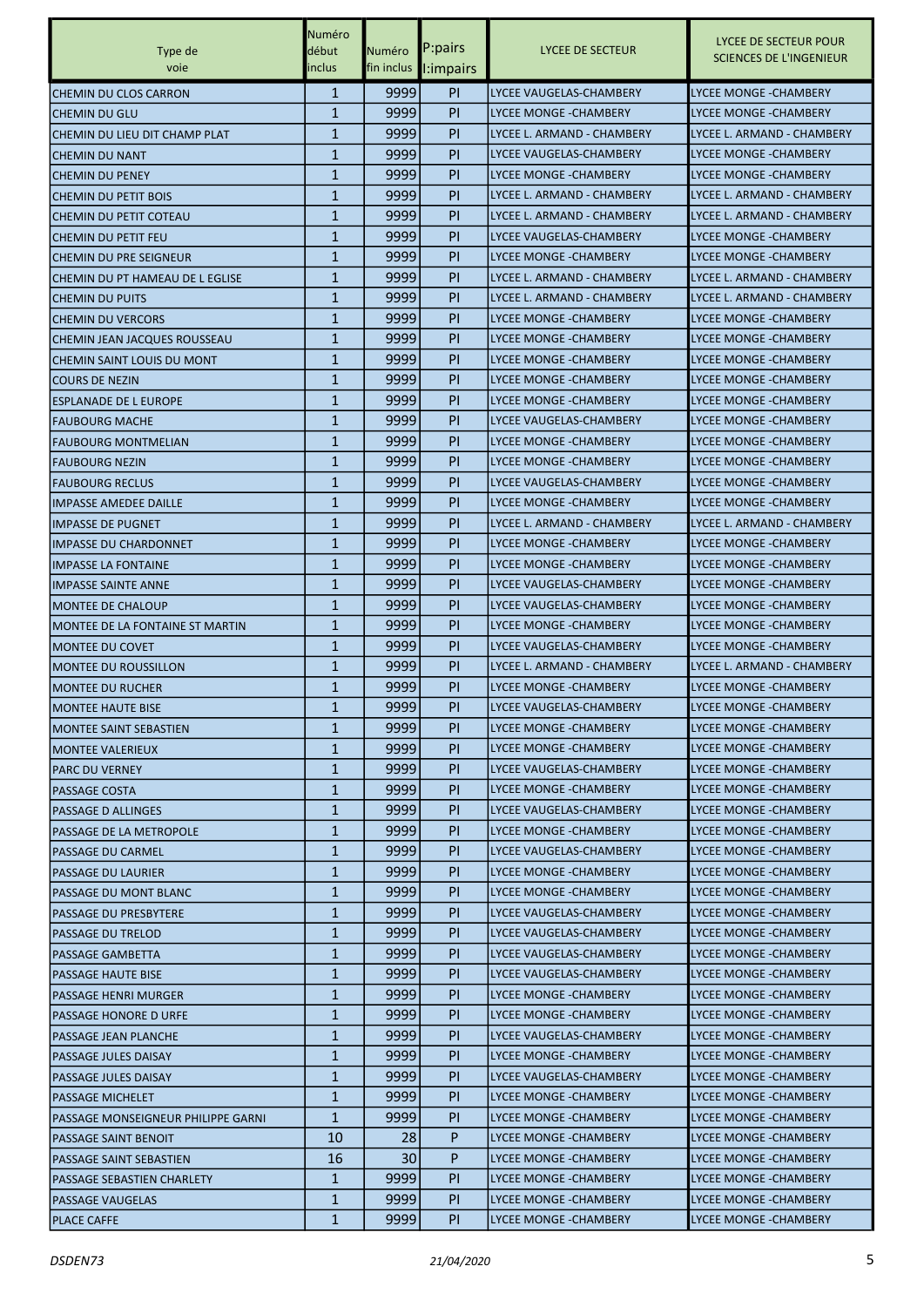|                                                        | Numéro            |              |                       |                                                   |                                                         |
|--------------------------------------------------------|-------------------|--------------|-----------------------|---------------------------------------------------|---------------------------------------------------------|
| Type de                                                | début             | Numéro       | P:pairs               | LYCEE DE SECTEUR                                  | LYCEE DE SECTEUR POUR<br><b>SCIENCES DE L'INGENIEUR</b> |
| voie                                                   | inclus            |              | fin inclus l: impairs |                                                   |                                                         |
| PLACE CDL GABRIEL MARIE GARRONE                        | $\mathbf{1}$      | 9999         | <b>PI</b>             | LYCEE MONGE - CHAMBERY                            | LYCEE MONGE - CHAMBERY                                  |
| <b>PLACE CHARLES FOREST</b>                            | $\mathbf{1}$      | 9999         | PI                    | LYCEE VAUGELAS-CHAMBERY                           | <b>LYCEE MONGE - CHAMBERY</b>                           |
| <b>PLACE D ITALIE</b>                                  | $\mathbf{1}$      | 9999         | <b>PI</b>             | <b>LYCEE MONGE - CHAMBERY</b>                     | <b>LYCEE MONGE - CHAMBERY</b>                           |
| <b>PLACE DE GENEVE</b>                                 | $\mathbf{1}$      | 9999         | PI                    | LYCEE VAUGELAS-CHAMBERY                           | <b>LYCEE MONGE - CHAMBERY</b>                           |
| PLACE DE L HOTEL DE VILLE                              | $\mathbf{1}$      | 9999         | PI                    | LYCEE VAUGELAS-CHAMBERY                           | LYCEE MONGE - CHAMBERY                                  |
| PLACE DE LA BRIGADE DE SAVOIE                          | $\mathbf{1}$      | 9999         | PI                    | LYCEE MONGE - CHAMBERY                            | <b>LYCEE MONGE - CHAMBERY</b>                           |
| <b>PLACE DE LA GARE</b>                                | $\mathbf{1}$      | 9999         | <b>PI</b>             | LYCEE VAUGELAS-CHAMBERY                           | LYCEE MONGE -CHAMBERY                                   |
| <b>PLACE DE LA GRENETTE</b>                            | $\mathbf{1}$      | 9999         | <b>PI</b>             | LYCEE VAUGELAS-CHAMBERY                           | <b>LYCEE MONGE -CHAMBERY</b>                            |
| PLACE DE LA LIBERATION                                 | $\mathbf{1}$      | 9999         | PI                    | <b>LYCEE MONGE - CHAMBERY</b>                     | <b>LYCEE MONGE - CHAMBERY</b>                           |
| IPLACE DE LA METROPOLE                                 | 1                 | 9999         | PI                    | LYCEE MONGE - CHAMBERY                            | LYCEE MONGE - CHAMBERY                                  |
| IPLACE DE LA TOUR DU PRINCE                            | $\mathbf{1}$      | 9999         | PI                    | LYCEE MONGE - CHAMBERY                            | <b>LYCEE MONGE - CHAMBERY</b>                           |
| PLACE DES CHASSEURS ALPINS                             | $\mathbf{1}$      | 9999         | <b>PI</b>             | LYCEE MONGE - CHAMBERY                            | LYCEE MONGE -CHAMBERY                                   |
| PLACE DES DROITS DE L HOMME                            | $\mathbf{1}$      | 9999         | <b>PI</b>             | LYCEE VAUGELAS-CHAMBERY                           | <b>LYCEE MONGE -CHAMBERY</b>                            |
| <b>PLACE DES ELEPHANTS</b>                             | $\mathbf{1}$      | 9999         | PI                    | LYCEE VAUGELAS-CHAMBERY                           | <b>LYCEE MONGE - CHAMBERY</b>                           |
| <b>PLACE DES JEUNES</b>                                | $\mathbf{1}$      | 9999         | PI                    | LYCEE L. ARMAND - CHAMBERY                        | LYCEE L. ARMAND - CHAMBERY                              |
| PLACE DU 8 MAI 1945                                    | $\mathbf{1}$      | 9999         | PI                    | LYCEE VAUGELAS-CHAMBERY                           | <b>LYCEE MONGE - CHAMBERY</b>                           |
| <b>PLACE DU CENTENAIRE</b>                             | $\mathbf{1}$      | 9999         | <b>PI</b>             | LYCEE VAUGELAS-CHAMBERY                           | LYCEE MONGE - CHAMBERY                                  |
| <b>PLACE DU CHATEAU</b>                                | $\mathbf{1}$      | 9999         | <b>PI</b>             | LYCEE MONGE - CHAMBERY                            | <b>LYCEE MONGE -CHAMBERY</b>                            |
| PLACE DU DOCTEUR FRANCOIS CHIRON                       | $\mathbf{1}$      | 9999         | PI                    | LYCEE VAUGELAS-CHAMBERY                           | <b>LYCEE MONGE -CHAMBERY</b>                            |
| IPLACE DU DOCTEUR GEORGES DEMANGE                      | $\mathbf{1}$      | 9999         | PI                    | LYCEE L. ARMAND - CHAMBERY                        | LYCEE L. ARMAND - CHAMBERY                              |
| <b>PLACE DU FORUM</b>                                  | $\mathbf{1}$      | 9999         | PI                    | LYCEE L. ARMAND - CHAMBERY                        | LYCEE L. ARMAND - CHAMBERY                              |
| <b>PLACE DU MANEGE</b>                                 | 58                | 66           | <b>PI</b>             | LYCEE MONGE - CHAMBERY                            | <b>LYCEE MONGE - CHAMBERY</b>                           |
| <b>PLACE DU MANEGE</b>                                 | 303               | 313          | <b>PI</b>             | LYCEE MONGE - CHAMBERY                            | <b>LYCEE MONGE - CHAMBERY</b>                           |
| PLACE DU PALAIS DE JUSTICE                             | 1                 | 9999         | PI                    | LYCEE VAUGELAS-CHAMBERY                           | <b>LYCEE MONGE -CHAMBERY</b>                            |
| <b>PLACE DU STADE</b>                                  | 3                 | 25           | PI                    | LYCEE VAUGELAS-CHAMBERY                           | LYCEE MONGE - CHAMBERY                                  |
| IPLACE DU STADE                                        | 26                | 9999         | PI                    | LYCEE VAUGELAS-CHAMBERY                           | <b>LYCEE MONGE - CHAMBERY</b>                           |
| <b>PLACE DU THEATRE</b>                                | $\mathbf{1}$      | 9999         | <b>PI</b>             | LYCEE MONGE - CHAMBERY                            | <b>LYCEE MONGE - CHAMBERY</b>                           |
| PLACE FRANCOIS MARCET                                  | $\mathbf{1}$      | 9999         | <b>PI</b>             | LYCEE VAUGELAS-CHAMBERY                           | <b>LYCEE MONGE -CHAMBERY</b>                            |
| IPLACE HENRI DUNANT                                    | $\mathbf{1}$      | 9999         | <b>PI</b>             | LYCEE VAUGELAS-CHAMBERY                           | <b>LYCEE MONGE - CHAMBERY</b>                           |
| IPLACE LOUIS JOUVET                                    | 1                 | 9999         | PI                    | LYCEE L. ARMAND - CHAMBERY                        | LYCEE L. ARMAND - CHAMBERY                              |
| <b>PLACE MACHE</b>                                     | $\mathbf{1}$      | 9999         | PI                    | LYCEE VAUGELAS-CHAMBERY                           | <b>LYCEE MONGE - CHAMBERY</b>                           |
| <b>PLACE MONGE</b>                                     | $\mathbf{1}$      | 99991        | PI.                   | LYCEE MONGE -CHAMBERY                             | LYCEE MONGE - CHAMBERY                                  |
| <b>PLACE PAUL CHEVALLIER</b>                           | $\mathbf{1}$      | 9999         | PI                    | LYCEE MONGE - CHAMBERY                            | LYCEE MONGE - CHAMBERY                                  |
| PLACE PAUL VACHEZ                                      | $\mathbf{1}$      | 9999         | P <sub>I</sub>        | LYCEE L. ARMAND - CHAMBERY                        | LYCEE L. ARMAND - CHAMBERY                              |
|                                                        | 1                 | 9999         | PI.                   | LYCEE VAUGELAS-CHAMBERY                           | LYCEE MONGE - CHAMBERY                                  |
| PLACE PIERRE DE COUBERTIN<br><b>PLACE PIERRE DUMAS</b> | 1                 | 9999         | <b>PI</b>             | LYCEE MONGE - CHAMBERY                            | LYCEE MONGE - CHAMBERY                                  |
| <b>PLACE PORTE REINE</b>                               | $\mathbf{1}$      | 9999         | PI.                   | LYCEE MONGE - CHAMBERY                            | LYCEE MONGE - CHAMBERY                                  |
| PLACE PRESIDENT MITTERRAND                             | $\mathbf{1}$      | 9999         | PI.                   | LYCEE MONGE - CHAMBERY                            | <b>LYCEE MONGE - CHAMBERY</b>                           |
| <b>PLACE RENE VAIR</b>                                 | $\mathbf{1}$      | 9999         | PI.                   | LYCEE VAUGELAS-CHAMBERY                           | <b>LYCEE MONGE -CHAMBERY</b>                            |
|                                                        | $\mathbf{1}$      | 201          |                       | LYCEE MONGE - CHAMBERY                            | LYCEE MONGE - CHAMBERY                                  |
| <b>PLACE SAINT LEGER</b>                               |                   | 256          | PI.<br><b>PI</b>      | LYCEE VAUGELAS-CHAMBERY                           | LYCEE MONGE - CHAMBERY                                  |
| <b>PLACE SAINT LEGER</b><br><b>PLACE SAINT LEGER</b>   | 202<br>257        | 9999         | PI.                   | LYCEE MONGE - CHAMBERY                            | LYCEE MONGE - CHAMBERY                                  |
| PLACE SAINT PIERRE DE MACHE                            | $\mathbf{1}$      | 9999         | PI                    | LYCEE VAUGELAS-CHAMBERY                           | LYCEE MONGE - CHAMBERY                                  |
|                                                        | 148               | 148          | P                     | LYCEE VAUGELAS-CHAMBERY                           | LYCEE MONGE - CHAMBERY                                  |
| PLACE SALVADOR ALLENDE                                 | $\mathbf{1}$      | 9999         | PI.                   | LYCEE MONGE - CHAMBERY                            | LYCEE MONGE - CHAMBERY                                  |
| <b>PLACE VOLTAIRE</b>                                  | 1                 | 9999         | PI.                   | LYCEE MONGE - CHAMBERY                            | LYCEE MONGE - CHAMBERY                                  |
| <b>PROMENADE JEAN MONNET</b>                           | $\mathbf{1}$      | 9999         | PI.                   | LYCEE MONGE - CHAMBERY                            | LYCEE MONGE - CHAMBERY                                  |
| QUAI CHARLES RAVET                                     | $\mathbf{1}$      |              | PI                    |                                                   |                                                         |
| QUAI CHARLES ROISSARD<br><b>QUAI DE LA RIZE</b>        | $\mathbf{1}$      | 9999<br>9999 | P <sub>I</sub>        | LYCEE VAUGELAS-CHAMBERY<br>LYCEE MONGE - CHAMBERY | LYCEE MONGE - CHAMBERY<br><b>LYCEE MONGE -CHAMBERY</b>  |
|                                                        |                   | 9999         |                       | LYCEE VAUGELAS-CHAMBERY                           | LYCEE MONGE - CHAMBERY                                  |
| <b>QUAI DE VERDUN</b>                                  | 1<br>$\mathbf{1}$ | 329          | PI.<br>PI.            | LYCEE VAUGELAS-CHAMBERY                           | LYCEE MONGE - CHAMBERY                                  |
| <b>QUAI DES ALLOBROGES</b>                             |                   | 767          |                       |                                                   |                                                         |
| <b>QUAI DES ALLOBROGES</b>                             | 359               |              | PI.                   | LYCEE VAUGELAS-CHAMBERY                           | LYCEE MONGE - CHAMBERY                                  |
| QUAI DU 11 NOVEMBRE                                    | $\mathbf{1}$      | 9999         | <b>PI</b>             | LYCEE MONGE - CHAMBERY                            | LYCEE MONGE - CHAMBERY                                  |
| QUAI DU JEU DE PAUME                                   | $\mathbf{1}$      | 9999         | P <sub>I</sub>        | LYCEE VAUGELAS-CHAMBERY                           | LYCEE MONGE - CHAMBERY                                  |
| <b>QUAI PIERRE BAYARD</b>                              | 1                 | 9999         | PI.                   | LYCEE MONGE - CHAMBERY                            | LYCEE MONGE - CHAMBERY                                  |
| QUAI RAYMOND POINCARE                                  | $\mathbf{1}$      | 9999         | PI.                   | LYCEE MONGE - CHAMBERY                            | LYCEE MONGE - CHAMBERY                                  |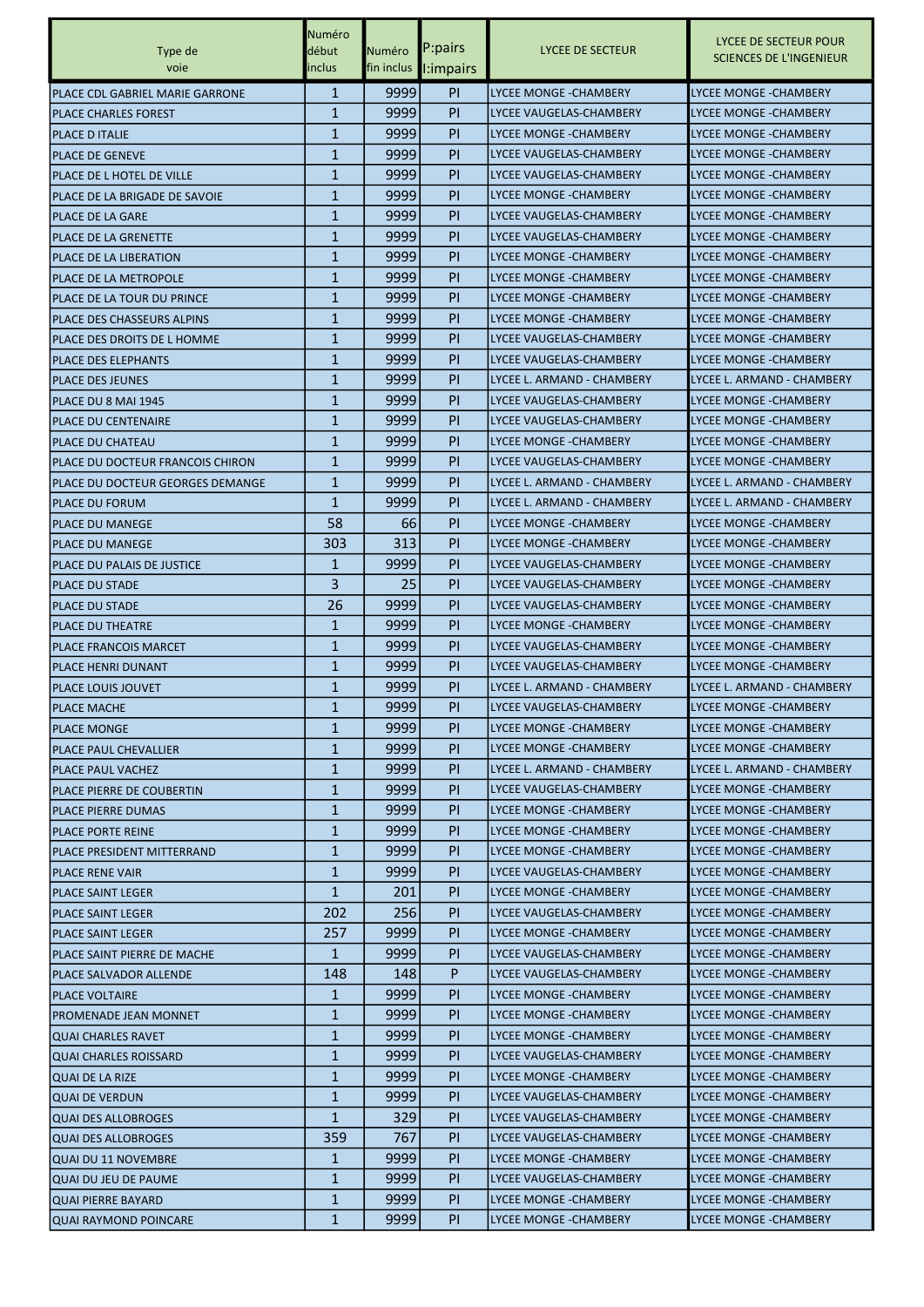|                                                             | Numéro       |            |                      |                               |                                                         |
|-------------------------------------------------------------|--------------|------------|----------------------|-------------------------------|---------------------------------------------------------|
| Type de                                                     | début        | Numéro     | P:pairs              | LYCEE DE SECTEUR              | LYCEE DE SECTEUR POUR<br><b>SCIENCES DE L'INGENIEUR</b> |
| voie                                                        | inclus       |            | fin inclus l:impairs |                               |                                                         |
| <b>QUAI SENATEUR ANTOINE BORREL</b>                         | $\mathbf{1}$ | 9999       | P <sub>I</sub>       | <b>LYCEE MONGE - CHAMBERY</b> | <b>LYCEE MONGE - CHAMBERY</b>                           |
| IROND POINT ANDRE CRIDA                                     | $\mathbf{1}$ | 9999       | PI                   | LYCEE VAUGELAS-CHAMBERY       | <b>LYCEE MONGE -CHAMBERY</b>                            |
| ROND POINT CLAUDIUS MOUCHET                                 | $\mathbf{1}$ | 9999       | PI                   | LYCEE L. ARMAND - CHAMBERY    | LYCEE L. ARMAND - CHAMBERY                              |
| <b>ROND POINT DES CEDRES</b>                                | $\mathbf{1}$ | 9999       | PI                   | LYCEE L. ARMAND - CHAMBERY    | LYCEE L. ARMAND - CHAMBERY                              |
| ROND POINT JEAN JACQUES ROUSSEAU                            | $\mathbf{1}$ | 9999       | PI                   | <b>LYCEE MONGE -CHAMBERY</b>  | LYCEE MONGE -CHAMBERY                                   |
| <b>ROUTE D APREMONT</b>                                     | $\mathbf{1}$ | 9999       | P <sub>I</sub>       | <b>LYCEE MONGE -CHAMBERY</b>  | <b>LYCEE MONGE - CHAMBERY</b>                           |
| ROUTE DE CHALOZ                                             | $\mathbf{1}$ | 9999       | P <sub>I</sub>       | LYCEE VAUGELAS-CHAMBERY       | <b>LYCEE MONGE - CHAMBERY</b>                           |
| <b>ROUTE DE L EPINE</b>                                     | $\mathbf{1}$ | 9999       | PI                   | LYCEE VAUGELAS-CHAMBERY       | <b>LYCEE MONGE - CHAMBERY</b>                           |
| ROUTE DE LA FRUITIERE                                       | $\mathbf{1}$ | 9999       | P <sub>I</sub>       | LYCEE L. ARMAND - CHAMBERY    | LYCEE L. ARMAND - CHAMBERY                              |
| ROUTE DE LA GROBELLE                                        | $\mathbf{1}$ | 9999       | P <sub>I</sub>       | LYCEE VAUGELAS-CHAMBERY       | LYCEE MONGE -CHAMBERY                                   |
| ROUTE DE LA LABIAZ                                          | 1            | 9999       | P <sub>I</sub>       | LYCEE VAUGELAS-CHAMBERY       | LYCEE MONGE -CHAMBERY                                   |
| ROUTE DE SAINT SATURNIN                                     | $\mathbf{1}$ | 9999       | PI                   | LYCEE L. ARMAND - CHAMBERY    | LYCEE L. ARMAND - CHAMBERY                              |
| IRUE AGUTTE SEMBAT                                          | $\mathbf{1}$ | 9999       | PI                   | LYCEE VAUGELAS-CHAMBERY       | <b>LYCEE MONGE - CHAMBERY</b>                           |
| <b>RUE AIME FAQUIN</b>                                      | $\mathbf{1}$ | 9999       | PI                   | LYCEE L. ARMAND - CHAMBERY    | LYCEE L. ARMAND - CHAMBERY                              |
| <b>RUE ALBERT PERRIOL</b>                                   | 49           | 153        | 1                    | <b>LYCEE MONGE -CHAMBERY</b>  | LYCEE MONGE -CHAMBERY                                   |
|                                                             | 1            | 9999       | P <sub>I</sub>       | LYCEE L. ARMAND - CHAMBERY    | LYCEE L. ARMAND - CHAMBERY                              |
| <b>RUE ALEXANDER FLEMING</b><br><b>RUE ALFRED DE MUSSET</b> | 1            | 9999       | P <sub>I</sub>       | LYCEE MONGE -CHAMBERY         | <b>LYCEE MONGE - CHAMBERY</b>                           |
|                                                             | $\mathbf{1}$ | 9999       | PI                   | LYCEE VAUGELAS-CHAMBERY       | LYCEE MONGE -CHAMBERY                                   |
| <b>RUE AMBROISE CROIZAT</b>                                 |              |            |                      |                               |                                                         |
| <b>RUE AMELIE GEX</b>                                       | $\mathbf{1}$ | 9999       | P <sub>I</sub>       | LYCEE MONGE - CHAMBERY        | <b>LYCEE MONGE - CHAMBERY</b>                           |
| <b>RUE ANATOLE FRANCE</b>                                   | $\mathbf{1}$ | 9999       | P <sub>I</sub>       | <b>LYCEE MONGE -CHAMBERY</b>  | LYCEE MONGE -CHAMBERY                                   |
| RUE ANDRE PRINGOLLIET                                       | $\mathbf{1}$ | 9999       | P <sub>I</sub>       | LYCEE VAUGELAS-CHAMBERY       | LYCEE MONGE -CHAMBERY                                   |
| <b>RUE ARGENTINE</b>                                        | $\mathbf{1}$ | 9999       | PI                   | LYCEE VAUGELAS-CHAMBERY       | <b>LYCEE MONGE - CHAMBERY</b>                           |
| IRUE ARISTIDE BERGES                                        | $\mathbf{1}$ | 9999       | PI                   | LYCEE VAUGELAS-CHAMBERY       | <b>LYCEE MONGE - CHAMBERY</b>                           |
| <b>RUE AUGUSTE MUDRY</b>                                    | $\mathbf{1}$ | 9999       | P <sub>I</sub>       | LYCEE MONGE - CHAMBERY        | LYCEE MONGE - CHAMBERY                                  |
| <b>RUE BALZAC</b>                                           | $\mathbf{1}$ | 9999       | PI                   | <b>LYCEE MONGE -CHAMBERY</b>  | LYCEE MONGE -CHAMBERY                                   |
| <b>RUE BASSE DU CHATEAU</b>                                 | 1            | 9999       | PI                   | LYCEE MONGE - CHAMBERY        | <b>LYCEE MONGE - CHAMBERY</b>                           |
| RUE BENOIT MOLIN                                            | $\mathbf{1}$ | 9999       | P <sub>I</sub>       | LYCEE MONGE - CHAMBERY        | <b>LYCEE MONGE - CHAMBERY</b>                           |
| IRUE BERTHET BURLET                                         | $\mathbf{1}$ | 9999       | PI                   | LYCEE VAUGELAS-CHAMBERY       | LYCEE MONGE - CHAMBERY                                  |
| <b>RUE BERTHOLLET</b>                                       | $\mathbf{1}$ | 9999       | P <sub>I</sub>       | LYCEE VAUGELAS-CHAMBERY       | <b>LYCEE MONGE - CHAMBERY</b>                           |
| <b>RUE BERTHOLLET</b>                                       | $\mathbf{1}$ | 9999       | <b>PI</b>            | LYCEE VAUGELAS-CHAMBERY       | LYCEE MONGE - CHAMBERY                                  |
| <b>RUE BOB NANT</b>                                         | $\mathbf{1}$ | 9999       | PI                   | <b>LYCEE MONGE -CHAMBERY</b>  | LYCEE MONGE -CHAMBERY                                   |
| <b>RUE BOBBY SANDS</b>                                      | $\mathbf{1}$ | 9999       | PI.                  | LYCEE L. ARMAND - CHAMBERY    | LYCEE L. ARMAND - CHAMBERY                              |
| <b>RUE BONIVARD</b>                                         | $\mathbf{1}$ | 9999       | PI.                  | LYCEE VAUGELAS-CHAMBERY       | <b>LYCEE MONGE - CHAMBERY</b>                           |
| <b>RUE BONNE DE BOURBON</b>                                 | $\mathbf{1}$ | 9999       | PI                   | LYCEE MONGE - CHAMBERY        | LYCEE MONGE - CHAMBERY                                  |
| <b>RUE BOURVIL</b>                                          | $\mathbf{1}$ | 9999       | PI.                  | LYCEE L. ARMAND - CHAMBERY    | LYCEE L. ARMAND - CHAMBERY                              |
| <b>RUE BURDIN</b>                                           | $\mathbf{1}$ | 9999       | PI                   | LYCEE MONGE - CHAMBERY        | LYCEE MONGE - CHAMBERY                                  |
| <b>RUE CAMILLE CHAMBRE</b>                                  | $\mathbf{1}$ | 9999       | PI.                  | LYCEE L. ARMAND - CHAMBERY    | LYCEE L. ARMAND - CHAMBERY                              |
| <b>RUE CAMILLE SAINT SAENS</b>                              | $\mathbf{1}$ | 9999       | PI.                  | LYCEE MONGE - CHAMBERY        | <b>LYCEE MONGE - CHAMBERY</b>                           |
| <b>RUE CARNOT</b>                                           | $\mathbf{1}$ | 9999       | PI.                  | LYCEE VAUGELAS-CHAMBERY       | LYCEE MONGE - CHAMBERY                                  |
| <b>RUE CASIMIR ANGELIER</b>                                 | 14           | 34         | P                    | LYCEE VAUGELAS-CHAMBERY       | <b>LYCEE MONGE - CHAMBERY</b>                           |
| <b>RUE CHARLES BAUDELAIRE</b>                               | $\mathbf{1}$ | 9999       | PI                   | LYCEE MONGE -CHAMBERY         | LYCEE MONGE - CHAMBERY                                  |
| <b>RUE CHARLES DULLIN</b>                                   | $\mathbf{1}$ | 9999       | PI.                  | LYCEE VAUGELAS-CHAMBERY       | <b>LYCEE MONGE -CHAMBERY</b>                            |
| RUE CHARLES ET PATRICE BUET                                 | $\mathbf{1}$ | 9999       | <b>PI</b>            | LYCEE VAUGELAS-CHAMBERY       | LYCEE MONGE - CHAMBERY                                  |
| <b>RUE CHARLES MONTREUIL</b>                                | 1            | 99991      | PI.                  | LYCEE VAUGELAS-CHAMBERY       | LYCEE MONGE - CHAMBERY                                  |
| <b>RUE CHARLES PEGUY</b>                                    | $\mathbf{1}$ | 9999       | PI.                  | LYCEE VAUGELAS-CHAMBERY       | LYCEE MONGE -CHAMBERY                                   |
| <b>RUE CHARLES PRAVAZ</b>                                   | $\mathbf{1}$ | 9999       | PI                   | LYCEE VAUGELAS-CHAMBERY       | LYCEE MONGE - CHAMBERY                                  |
| <b>RUE CLAUDE MARTIN</b>                                    | $\mathbf{1}$ | 9999       | PI.                  | LYCEE MONGE - CHAMBERY        | LYCEE MONGE - CHAMBERY                                  |
| IRUE COMMANDANT BULLE                                       | $\mathbf{1}$ | 1004       | PI.                  | LYCEE L. ARMAND - CHAMBERY    | LYCEE L. ARMAND - CHAMBERY                              |
| <b>RUE COMMANDANT BULLE</b>                                 | 1005         | 9999       | PI.                  | LYCEE L. ARMAND - CHAMBERY    | LYCEE L. ARMAND - CHAMBERY                              |
| RUE COMMANDANT JOSEPH PERCEVAL                              | 1            | 9999       | PI.                  | LYCEE VAUGELAS-CHAMBERY       | LYCEE MONGE - CHAMBERY                                  |
| <b>RUE COMMANDANT MICHARD</b>                               | $\mathbf{1}$ | 9999       | PI                   | LYCEE MONGE -CHAMBERY         | LYCEE MONGE - CHAMBERY                                  |
| <b>RUE CONDORCET</b>                                        | $\mathbf{1}$ | 9999       | PI.                  | LYCEE VAUGELAS-CHAMBERY       | <b>LYCEE MONGE -CHAMBERY</b>                            |
| <b>RUE CORNEILLE</b>                                        | $\mathbf{1}$ | 9999       | <b>PI</b>            | LYCEE VAUGELAS-CHAMBERY       | LYCEE MONGE - CHAMBERY                                  |
| RUE COSTA DE BEAUREGARD                                     | $\mathbf{1}$ | 99991      | PI.                  | LYCEE MONGE - CHAMBERY        | LYCEE MONGE - CHAMBERY                                  |
|                                                             | $\mathbf{1}$ | <b>109</b> | PI.                  | LYCEE MONGE - CHAMBERY        | LYCEE MONGE - CHAMBERY                                  |
| <b>RUE CROIX D OR</b><br><b>RUE CROIX D OR</b>              | 110          | 9999       | PI                   | LYCEE MONGE - CHAMBERY        | LYCEE MONGE - CHAMBERY                                  |
|                                                             |              |            |                      |                               |                                                         |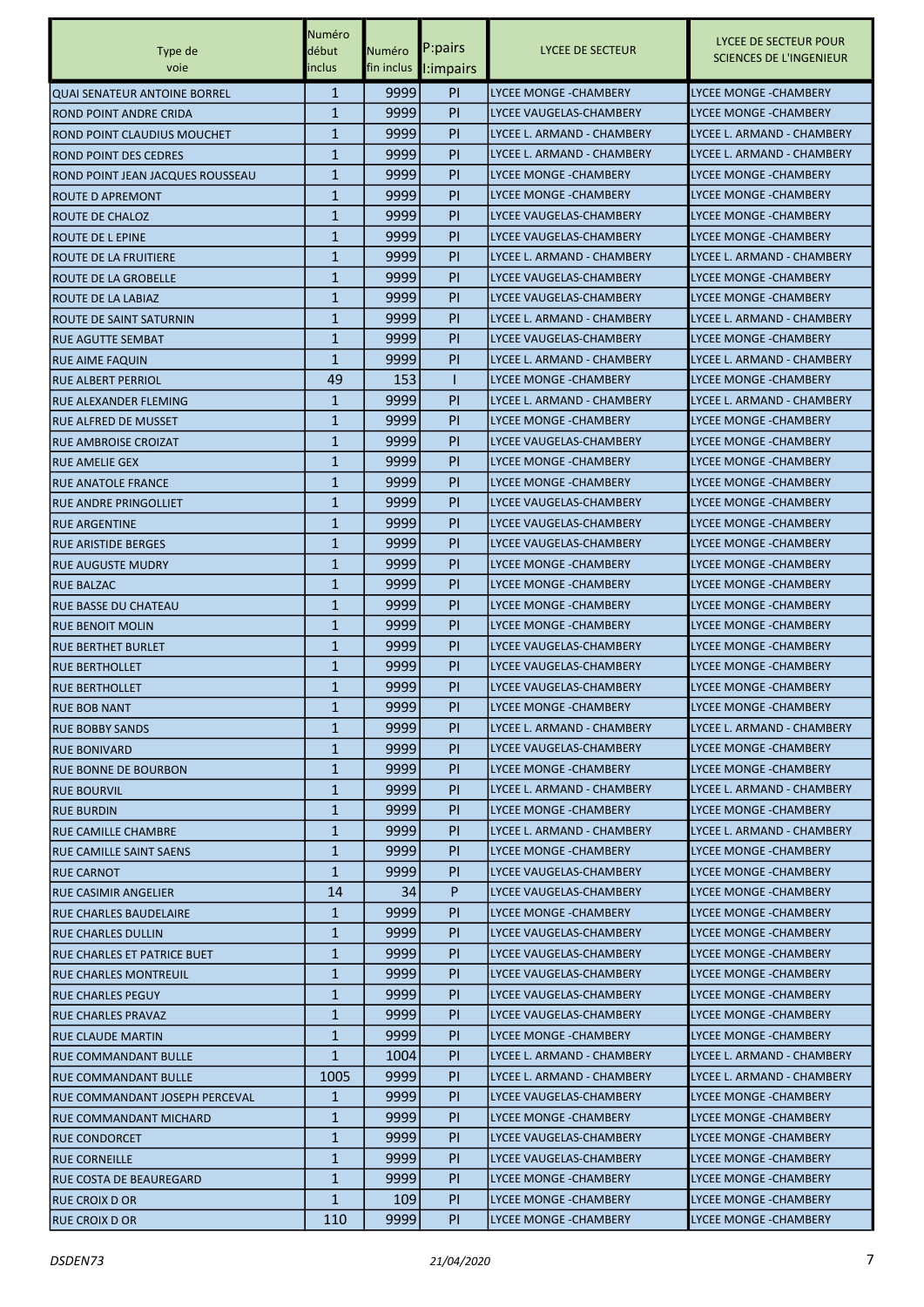|                              | Numéro       |        |                       |                               |                                                         |
|------------------------------|--------------|--------|-----------------------|-------------------------------|---------------------------------------------------------|
| Type de                      | début        | Numéro | P:pairs               | LYCEE DE SECTEUR              | LYCEE DE SECTEUR POUR<br><b>SCIENCES DE L'INGENIEUR</b> |
| voie                         | inclus       |        | fin inclus   :impairs |                               |                                                         |
| <b>RUE D ALEXANDRY</b>       | $\mathbf{1}$ | 9999   | PI                    | <b>LYCEE MONGE - CHAMBERY</b> | <b>LYCEE MONGE - CHAMBERY</b>                           |
| <b>RUE D ANGLETERRE</b>      | 30           | 131    | PI                    | LYCEE VAUGELAS-CHAMBERY       | LYCEE MONGE - CHAMBERY                                  |
| RUE D ANJOU                  | $\mathbf{1}$ | 9999   | <b>PI</b>             | LYCEE L. ARMAND - CHAMBERY    | LYCEE L. ARMAND - CHAMBERY                              |
| <b>RUE D AOSTE</b>           | $\mathbf{1}$ | 9999   | PI                    | LYCEE L. ARMAND - CHAMBERY    | LYCEE L. ARMAND - CHAMBERY                              |
| <b>RUE D AUVERGNE</b>        | $\mathbf{1}$ | 9999   | <b>PI</b>             | LYCEE L. ARMAND - CHAMBERY    | LYCEE L. ARMAND - CHAMBERY                              |
| <b>RUE D ITALIE</b>          | $\mathbf{1}$ | 9999   | PI                    | LYCEE MONGE - CHAMBERY        | <b>LYCEE MONGE - CHAMBERY</b>                           |
| <b>RUE DACQUIN</b>           | $\mathbf{1}$ | 9999   | PI                    | LYCEE MONGE - CHAMBERY        | <b>LYCEE MONGE - CHAMBERY</b>                           |
| <b>RUE DE BELLE EAU</b>      | $\mathbf{1}$ | 9999   | PI                    | LYCEE L. ARMAND - CHAMBERY    | LYCEE L. ARMAND - CHAMBERY                              |
| <b>RUE DE BELLEDONNE</b>     | $\mathbf{1}$ | 9999   | PI                    | LYCEE VAUGELAS-CHAMBERY       | LYCEE MONGE - CHAMBERY                                  |
| <b>RUE DE BELLEVARDE</b>     | $\mathbf{1}$ | 9999   | PI                    | LYCEE VAUGELAS-CHAMBERY       | LYCEE MONGE -CHAMBERY                                   |
| <b>RUE DE BOIGNE</b>         | 1            | 7      |                       | <b>LYCEE MONGE - CHAMBERY</b> | <b>LYCEE MONGE -CHAMBERY</b>                            |
|                              | 2            | 4      | P                     | LYCEE VAUGELAS-CHAMBERY       | <b>LYCEE MONGE - CHAMBERY</b>                           |
| <b>RUE DE BOIGNE</b>         |              |        | P                     | <b>LYCEE MONGE - CHAMBERY</b> |                                                         |
| IRUE DE BOIGNE               | 6            | 9999   |                       |                               | <b>LYCEE MONGE - CHAMBERY</b>                           |
| <b>RUE DE BOIGNE</b>         | 9            | 9999   |                       | <b>LYCEE MONGE - CHAMBERY</b> | <b>LYCEE MONGE - CHAMBERY</b>                           |
| <b>RUE DE BOROLAN</b>        | $\mathbf{1}$ | 9999   | <b>PI</b>             | LYCEE L. ARMAND - CHAMBERY    | LYCEE L. ARMAND - CHAMBERY                              |
| <b>RUE DE BOURGOGNE</b>      | 1            | 9999   | <b>PI</b>             | LYCEE L. ARMAND - CHAMBERY    | LYCEE L. ARMAND - CHAMBERY                              |
| <b>RUE DE BUDAPEST</b>       | $\mathbf{1}$ | 9999   | PI                    | <b>LYCEE MONGE - CHAMBERY</b> | <b>LYCEE MONGE - CHAMBERY</b>                           |
| IRUE DE CARAMAGNE            | $\mathbf{1}$ | 9999   | PI                    | LYCEE MONGE - CHAMBERY        | <b>LYCEE MONGE - CHAMBERY</b>                           |
| <b>RUE DE CHAMPAGNE</b>      | $\mathbf{1}$ | 9999   | <b>PI</b>             | LYCEE L. ARMAND - CHAMBERY    | LYCEE L. ARMAND - CHAMBERY                              |
| <b>RUE DE CHANTABORD</b>     | $\mathbf{1}$ | 9999   | PI                    | LYCEE VAUGELAS-CHAMBERY       | <b>LYCEE MONGE - CHAMBERY</b>                           |
| <b>RUE DE CHAUTAGNE</b>      | $\mathbf{1}$ | 9999   | PI                    | LYCEE VAUGELAS-CHAMBERY       | <b>LYCEE MONGE -CHAMBERY</b>                            |
| <b>RUE DE COTE ROUSSE</b>    | $\mathbf{1}$ | 9999   | PI                    | LYCEE L. ARMAND - CHAMBERY    | LYCEE L. ARMAND - CHAMBERY                              |
| RUE DE GASCOGNE              | $\mathbf{1}$ | 9999   | <b>PI</b>             | LYCEE L. ARMAND - CHAMBERY    | LYCEE L. ARMAND - CHAMBERY                              |
| <b>RUE DE HAUTECOMBE</b>     | $\mathbf{1}$ | 9999   | <b>PI</b>             | LYCEE VAUGELAS-CHAMBERY       | <b>LYCEE MONGE - CHAMBERY</b>                           |
| <b>RUE DE L ALPETTE</b>      | 17           | 245    | PI                    | LYCEE VAUGELAS-CHAMBERY       | <b>LYCEE MONGE -CHAMBERY</b>                            |
| <b>RUE DE L ARCALOD</b>      | 1            | 9999   | <b>PI</b>             | LYCEE VAUGELAS-CHAMBERY       | <b>LYCEE MONGE - CHAMBERY</b>                           |
| <b>RUE DE L ARCLUSAZ</b>     | $\mathbf{1}$ | 9999   | PI                    | LYCEE VAUGELAS-CHAMBERY       | <b>LYCEE MONGE - CHAMBERY</b>                           |
| <b>RUE DE L EGLISE</b>       | $\mathbf{1}$ | 9999   | <b>PI</b>             | LYCEE VAUGELAS-CHAMBERY       | LYCEE MONGE - CHAMBERY                                  |
| <b>RUE DE L ERIER</b>        | $\mathbf{1}$ | 9999   | <b>PI</b>             | LYCEE VAUGELAS-CHAMBERY       | LYCEE MONGE - CHAMBERY                                  |
| RUE DE L ETENDARD            | $\mathbf{1}$ | 9999   | <b>PI</b>             | LYCEE VAUGELAS-CHAMBERY       | LYCEE MONGE -CHAMBERY                                   |
| <b>RUE DE L HERBERIE</b>     | $\mathbf{1}$ | 9999   | PI                    | LYCEE VAUGELAS-CHAMBERY       | <b>LYCEE MONGE - CHAMBERY</b>                           |
| <b>RUE DE L HERMITAGE</b>    | $\mathbf{1}$ | 9999   | PI.                   | LYCEE L. ARMAND - CHAMBERY    | LYCEE L. ARMAND - CHAMBERY                              |
| <b>RUE DE L ISERAN</b>       | 1            | 9999   | <b>PI</b>             | LYCEE VAUGELAS-CHAMBERY       | <b>LYCEE MONGE -CHAMBERY</b>                            |
| <b>RUE DE L UNIVERSITE</b>   | $\mathbf{1}$ | 9999   | PI.                   | LYCEE MONGE - CHAMBERY        | LYCEE MONGE - CHAMBERY                                  |
| <b>RUE DE LA BALME</b>       | $\mathbf{1}$ | 9999   | PI.                   | LYCEE L. ARMAND - CHAMBERY    | LYCEE L. ARMAND - CHAMBERY                              |
| RUE DE LA BANQUE             | $\mathbf{1}$ | 9999   | PI                    | LYCEE MONGE - CHAMBERY        | LYCEE MONGE - CHAMBERY                                  |
| <b>RUE DE LA BATAILLARDE</b> | $\mathbf{1}$ | 9999   | PI.                   | LYCEE VAUGELAS-CHAMBERY       | LYCEE MONGE - CHAMBERY                                  |
| RUE DE LA BELLE ETOILE       | 1            | 9999   | PI.                   | LYCEE VAUGELAS-CHAMBERY       | LYCEE MONGE - CHAMBERY                                  |
| <b>RUE DE LA BIONNE</b>      | $\mathbf{1}$ | 99991  | PI.                   | LYCEE MONGE - CHAMBERY        | LYCEE MONGE - CHAMBERY                                  |
| <b>RUE DE LA BRULE</b>       | $\mathbf{1}$ | 9999   | PI.                   | LYCEE L. ARMAND - CHAMBERY    | LYCEE L. ARMAND - CHAMBERY                              |
| RUE DE LA CALAMINE           | $\mathbf{1}$ | 9999   | PI                    | LYCEE MONGE - CHAMBERY        | LYCEE MONGE - CHAMBERY                                  |
| RUE DE LA CHAMBOTTE          | $\mathbf{1}$ | 9999   | PI.                   | LYCEE VAUGELAS-CHAMBERY       | <b>LYCEE MONGE -CHAMBERY</b>                            |
| <b>RUE DE LA CHARVE</b>      | 1            | 9999   | <b>PI</b>             | LYCEE VAUGELAS-CHAMBERY       | LYCEE MONGE - CHAMBERY                                  |
| RUE DE LA CROIX ROUGE        | $\mathbf{1}$ | ا9999  | PI.                   | LYCEE L. ARMAND - CHAMBERY    | LYCEE L. ARMAND - CHAMBERY                              |
| RUE DE LA DENT DE PLEUVEN    | $\mathbf{1}$ | 9999   | PI.                   | LYCEE VAUGELAS-CHAMBERY       | LYCEE MONGE - CHAMBERY                                  |
|                              | $\mathbf{1}$ | 9999   | PI                    | LYCEE VAUGELAS-CHAMBERY       | LYCEE MONGE - CHAMBERY                                  |
| RUE DE LA DENT DE ROSSANE    | $\mathbf{1}$ | 9999   | PI.                   | LYCEE VAUGELAS-CHAMBERY       | <b>LYCEE MONGE -CHAMBERY</b>                            |
| RUE DE LA DENT DU CHAT       | 1            | 9999   | PI.                   | LYCEE VAUGELAS-CHAMBERY       |                                                         |
| RUE DE LA DENT PARRACHEE     |              | ا9999  |                       | LYCEE L. ARMAND - CHAMBERY    | LYCEE MONGE - CHAMBERY<br>LYCEE L. ARMAND - CHAMBERY    |
| <b>RUE DE LA DORIA</b>       | $\mathbf{1}$ |        | PI.                   |                               |                                                         |
| <b>RUE DE LA FECLAZ</b>      | $\mathbf{1}$ | 9999   | PI.                   | LYCEE VAUGELAS-CHAMBERY       | LYCEE MONGE - CHAMBERY                                  |
| RUE DE LA FONTAINE BLANCHE   | $\mathbf{1}$ | 9999   | PI                    | LYCEE L. ARMAND - CHAMBERY    | LYCEE L. ARMAND - CHAMBERY                              |
| <b>RUE DE LA GALOPAZ</b>     | $\mathbf{1}$ | 9999   | PI.                   | LYCEE VAUGELAS-CHAMBERY       | LYCEE MONGE - CHAMBERY                                  |
| <b>RUE DE LA GARE</b>        | $\mathbf{1}$ | 9999   | PI.                   | LYCEE VAUGELAS-CHAMBERY       | LYCEE MONGE - CHAMBERY                                  |
| <b>RUE DE LA GARENNE</b>     | $\mathbf{1}$ | 99991  | PI.                   | LYCEE VAUGELAS-CHAMBERY       | LYCEE MONGE - CHAMBERY                                  |
| RUE DE LA GRENETTE           | $\mathbf{1}$ | 9999   | PI.                   | LYCEE VAUGELAS-CHAMBERY       | LYCEE MONGE -CHAMBERY                                   |
| <b>RUE DE LA LEYSSE</b>      | $\mathbf{1}$ | 9999   | PI.                   | LYCEE VAUGELAS-CHAMBERY       | LYCEE MONGE - CHAMBERY                                  |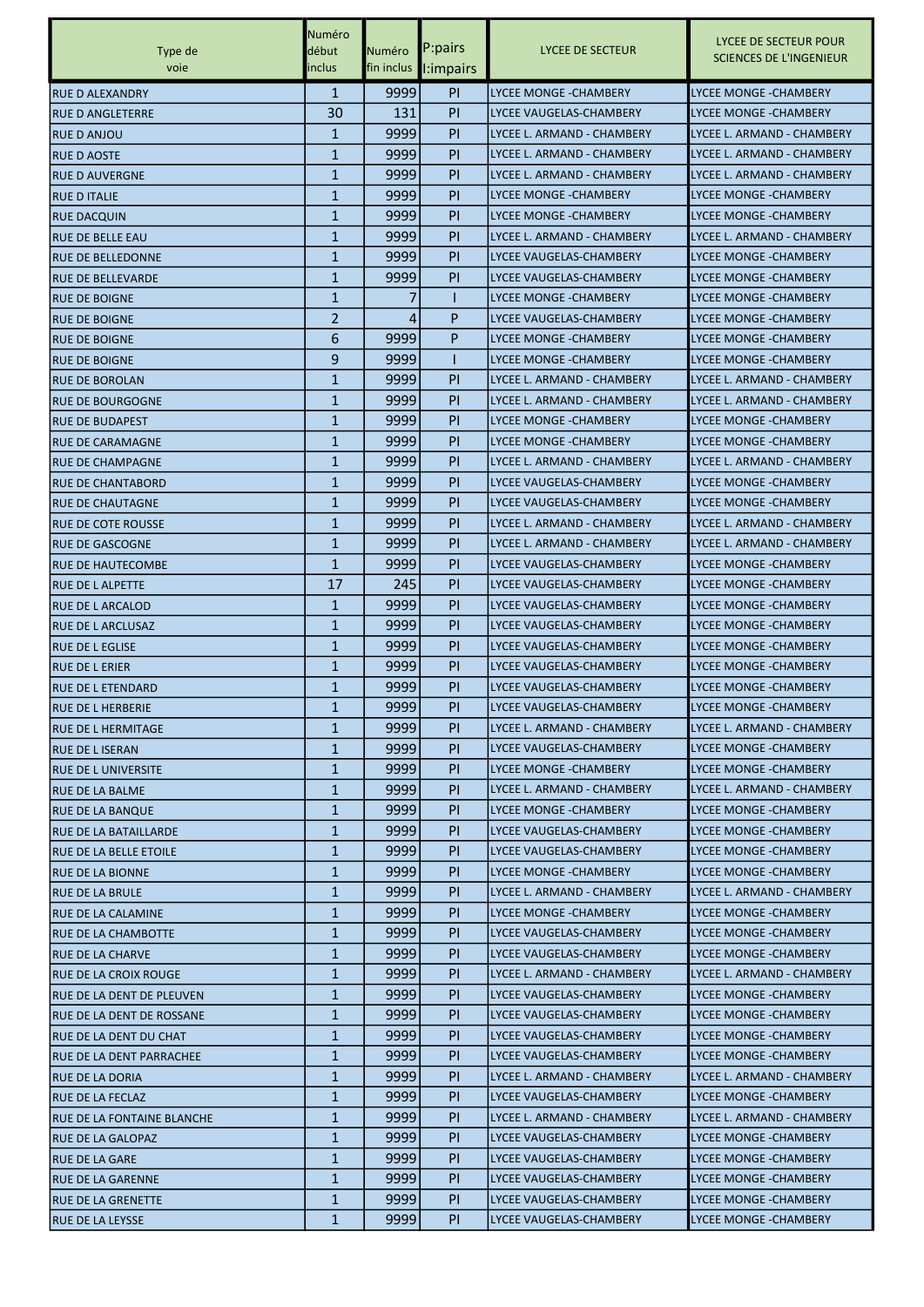|                                                         | Numéro                       |                      | P:pairs          | LYCEE DE SECTEUR               | LYCEE DE SECTEUR POUR                                      |
|---------------------------------------------------------|------------------------------|----------------------|------------------|--------------------------------|------------------------------------------------------------|
| Type de<br>voie                                         | début<br>inclus              | Numéro<br>fin inclus | <b>I:impairs</b> |                                | <b>SCIENCES DE L'INGENIEUR</b>                             |
| <b>RUE DE LA LIBERTE</b>                                | $\mathbf{1}$                 | 9999                 | <b>PI</b>        | lLYCEE VAUGELAS-CHAMBERY       | LYCEE MONGE - CHAMBERY                                     |
| <b>RUE DE LA MARTINIERE</b>                             | 1                            | 9999                 | PI               | LYCEE MONGE -CHAMBERY          | <b>LYCEE MONGE -CHAMBERY</b>                               |
| <b>RUE DE LA METROPOLE</b>                              | $\mathbf{1}$                 | 9999                 | PI               | LYCEE MONGE -CHAMBERY          | <b>LYCEE MONGE - CHAMBERY</b>                              |
| IRUE DE LA MOUCHETTE                                    | 1                            | 9999                 | <b>PI</b>        | LYCEE L. ARMAND - CHAMBERY     | LYCEE L. ARMAND - CHAMBERY                                 |
| IRUE DE LA PAIX                                         | 1                            | 9999                 | <b>PI</b>        | LYCEE VAUGELAS-CHAMBERY        | <b>LYCEE MONGE - CHAMBERY</b>                              |
| RUE DE LA POINTE DU GLEYZIN                             | $\mathbf{1}$                 | 9999                 | PI               | LYCEE VAUGELAS-CHAMBERY        | LYCEE MONGE - CHAMBERY                                     |
|                                                         | $\mathbf{1}$                 | 9999                 | PI               | LYCEE VAUGELAS-CHAMBERY        | <b>LYCEE MONGE -CHAMBERY</b>                               |
| <b>RUE DE LA PRAIRIE</b><br><b>RUE DE LA REPUBLIQUE</b> | $\mathbf{1}$                 | 9999                 | PI               | LYCEE MONGE -CHAMBERY          | <b>LYCEE MONGE - CHAMBERY</b>                              |
| <b>RUE DE LA REVERIAZ</b>                               | 1                            | 9999                 | PI               | LYCEE VAUGELAS-CHAMBERY        | LYCEE MONGE -CHAMBERY                                      |
| IRUE DE LA RONCE                                        | 1                            | 9999                 | <b>PI</b>        | LYCEE VAUGELAS-CHAMBERY        | <b>LYCEE MONGE - CHAMBERY</b>                              |
|                                                         | $\mathbf{1}$                 | 9999                 | <b>PI</b>        | LYCEE VAUGELAS-CHAMBERY        | LYCEE MONGE - CHAMBERY                                     |
| IRUE DE LA SAVOISIENNE<br><b>RUE DE LA TOUVIERE</b>     | 1                            | 9999                 | PI               | ILYCEE L. ARMAND - CHAMBERY    | LYCEE L. ARMAND - CHAMBERY                                 |
| <b>RUE DE LA TRESORERIE</b>                             | $\mathbf{1}$                 | 3                    | PI               | <b>LYCEE VAUGELAS-CHAMBERY</b> | <b>LYCEE MONGE -CHAMBERY</b>                               |
| <b>RUE DE LANS</b>                                      | 1                            | 9999                 | PI               | lLYCEE VAUGELAS-CHAMBERY       | <b>LYCEE MONGE -CHAMBERY</b>                               |
| <b>RUE DE MAISTRE</b>                                   | 1                            | 9999                 | <b>PI</b>        |                                |                                                            |
|                                                         |                              |                      |                  | LYCEE VAUGELAS-CHAMBERY        | <b>LYCEE MONGE - CHAMBERY</b>                              |
| <b>RUE DE MASSOT</b>                                    | $\mathbf{1}$<br>$\mathbf{1}$ | 9999                 | PI               | LYCEE L. ARMAND - CHAMBERY     | LYCEE L. ARMAND - CHAMBERY<br><b>LYCEE MONGE -CHAMBERY</b> |
| <b>RUE DE MAURIENNE</b>                                 |                              | 9999                 | PI               | LYCEE VAUGELAS-CHAMBERY        |                                                            |
| <b>RUE DE MONTAGNY</b>                                  | $\mathbf{1}$                 | 9999                 | PI               | lLYCEE L. ARMAND - CHAMBERY    | LYCEE L. ARMAND - CHAMBERY                                 |
| <b>RUE DE MORRAZ DESSOUS</b>                            | 1                            | 9999                 | PI               | lLYCEE L. ARMAND - CHAMBERY    | LYCEE L. ARMAND - CHAMBERY                                 |
| IRUE DE PLAINPALAIS                                     | $\mathbf{1}$                 | 9999                 | <b>PI</b>        | LYCEE VAUGELAS-CHAMBERY        | <b>LYCEE MONGE - CHAMBERY</b>                              |
| IRUE DE PRAGONDRAN                                      | $\mathbf{1}$                 | 9999                 | <b>PI</b>        | LYCEE L. ARMAND - CHAMBERY     | LYCEE L. ARMAND - CHAMBERY                                 |
| <b>RUE DE PROVENCE</b>                                  | 1                            | 9999                 | PI               | LYCEE L. ARMAND - CHAMBERY     | LYCEE L. ARMAND - CHAMBERY                                 |
| <b>RUE DE PUGNET</b>                                    | $\mathbf{1}$                 | 9999                 | PI               | LYCEE L. ARMAND - CHAMBERY     | LYCEE L. ARMAND - CHAMBERY                                 |
| <b>RUE DE PUTIGNY</b>                                   | 1                            | 9999                 | PI               | lLYCEE L. ARMAND - CHAMBERY    | LYCEE L. ARMAND - CHAMBERY                                 |
| <b>RUE DE ROBERTY</b>                                   | 1                            | 9999                 | PI               | LYCEE L. ARMAND - CHAMBERY     | LYCEE L. ARMAND - CHAMBERY                                 |
| <b>RUE DE ROCHE</b>                                     | 1                            | 9999                 | <b>PI</b>        | LYCEE MONGE -CHAMBERY          | LYCEE MONGE - CHAMBERY                                     |
| IRUE DE SAINT OMBRE                                     | $\mathbf{1}$                 | 1029                 | PI               | LYCEE L. ARMAND - CHAMBERY     | LYCEE L. ARMAND - CHAMBERY                                 |
| <b>RUE DE SAINT OMBRE</b>                               | 1301                         | 9999                 | <b>PI</b>        | lLYCEE L. ARMAND - CHAMBERY    | LYCEE L. ARMAND - CHAMBERY                                 |
| <b>RUE DE SALINS</b>                                    | 1                            | 9999                 | <b>PI</b>        | lLYCEE VAUGELAS-CHAMBERY       | <b>LYCEE MONGE -CHAMBERY</b>                               |
| <b>RUE DE SAVOIE</b>                                    | $\mathbf{1}$                 | 9999                 | <b>PI</b>        | LYCEE VAUGELAS-CHAMBERY        | <b>LYCEE MONGE - CHAMBERY</b>                              |
| <b>RUE DE SERBIE</b>                                    | $\mathbf{1}$                 | 9999                 | <b>PI</b>        | LYCEE MONGE -CHAMBERY          | <b>LYCEE MONGE - CHAMBERY</b>                              |
| <b>RUE DE SOLOGNE</b>                                   | $\mathbf{1}$                 | 9999                 | <b>PI</b>        | LYCEE L. ARMAND - CHAMBERY     | LYCEE L. ARMAND - CHAMBERY                                 |
| <b>RUE DE SONNAZ</b>                                    | 1                            | 9999                 | <b>PI</b>        | LYCEE L. ARMAND - CHAMBERY     | LYCEE L. ARMAND - CHAMBERY                                 |
| RUE DE STALINGRAD                                       | $\mathbf{1}$                 | ا9999                | PI.              | LYCEE MONGE -CHAMBERY          | LYCEE MONGE -CHAMBERY                                      |
| <b>RUE DE TARENTAISE</b>                                | $\mathbf{1}$                 | 99991                | <b>PI</b>        | LYCEE VAUGELAS-CHAMBERY        | <b>LYCEE MONGE - CHAMBERY</b>                              |
| <b>RUE DE TOURAINE</b>                                  | $\mathbf{1}$                 | 9999                 | PI.              | LYCEE L. ARMAND - CHAMBERY     | LYCEE L. ARMAND - CHAMBERY                                 |
| <b>RUE DE VEREL</b>                                     | $\mathbf{1}$                 | 9999                 | <b>PI</b>        | LYCEE L. ARMAND - CHAMBERY     | LYCEE L. ARMAND - CHAMBERY                                 |
| <b>RUE DE VOGLANS</b>                                   | $\mathbf{1}$                 | 99991                | <b>PI</b>        | LYCEE L. ARMAND - CHAMBERY     | LYCEE L. ARMAND - CHAMBERY                                 |
| <b>RUE DE WARENS</b>                                    | $\mathbf{1}$                 | 9999                 | <b>PI</b>        | LYCEE MONGE -CHAMBERY          | LYCEE MONGE - CHAMBERY                                     |
| IRUE DENFERT ROCHEREAU                                  | $\mathbf{1}$                 | 9999                 | <b>PI</b>        | LYCEE MONGE -CHAMBERY          | LYCEE MONGE - CHAMBERY                                     |
| <b>RUE DENIS PAPIN</b>                                  | $\mathbf{1}$                 | 99991                | PI.              | LYCEE MONGE -CHAMBERY          | LYCEE MONGE - CHAMBERY                                     |
| <b>RUE DENYS PRADELLE</b>                               | 1                            | 9999                 | <b>PI</b>        | LYCEE VAUGELAS-CHAMBERY        | LYCEE MONGE -CHAMBERY                                      |
| <b>RUE DERRIERE LES MURS</b>                            | $\mathbf{1}$                 | 99991                | PI               | LYCEE VAUGELAS-CHAMBERY        | LYCEE MONGE -CHAMBERY                                      |
| <b>RUE DES 2 PONTS</b>                                  | $\mathbf{1}$                 | 9999                 | PI.              | LYCEE L. ARMAND - CHAMBERY     | LYCEE L. ARMAND - CHAMBERY                                 |
| RUE DES 3 DAUPHINS                                      | $\mathbf{1}$                 | ا9999                | <b>PI</b>        | LYCEE VAUGELAS-CHAMBERY        | LYCEE MONGE - CHAMBERY                                     |
| <b>RUE DES ALPES</b>                                    | 17                           | <b>153</b>           | PI.              | LYCEE VAUGELAS-CHAMBERY        | LYCEE MONGE - CHAMBERY                                     |
| <b>RUE DES ANCOLIES</b>                                 | $\mathbf{1}$                 | 9999                 | <b>PI</b>        | LYCEE L. ARMAND - CHAMBERY     | LYCEE L. ARMAND - CHAMBERY                                 |
| <b>RUE DES ARAVIS</b>                                   | 3                            | 70                   | T                | LYCEE VAUGELAS-CHAMBERY        | LYCEE MONGE -CHAMBERY                                      |
| <b>RUE DES ARDENNES</b>                                 | $\mathbf{1}$                 | 9999                 | <b>PI</b>        | ILYCEE L. ARMAND - CHAMBERY    | LYCEE L. ARMAND - CHAMBERY                                 |
| <b>RUE DES ARVES</b>                                    | $\mathbf{1}$                 | 9999                 | <b>PI</b>        | LYCEE VAUGELAS-CHAMBERY        | LYCEE MONGE - CHAMBERY                                     |
| <b>RUE DES BELGES</b>                                   | $\mathbf{1}$                 | ا9999                | PI.              | LYCEE VAUGELAS-CHAMBERY        | LYCEE MONGE - CHAMBERY                                     |
| <b>RUE DES BISSIERES</b>                                | $\mathbf{1}$                 | 9999                 | <b>PI</b>        | LYCEE VAUGELAS-CHAMBERY        | LYCEE MONGE - CHAMBERY                                     |
| <b>RUE DES BOIS</b>                                     | $\mathbf{1}$                 | 9999                 | PI.              | LYCEE L. ARMAND - CHAMBERY     | LYCEE L. ARMAND - CHAMBERY                                 |
| <b>RUE DES CARRIERES</b>                                | $\mathbf{1}$                 | 9999                 | PI.              | ILYCEE L. ARMAND - CHAMBERY    | LYCEE L. ARMAND - CHAMBERY                                 |
| <b>RUE DES CEPS</b>                                     | $\mathbf{1}$                 | ا9999                | PI.              | LYCEE VAUGELAS-CHAMBERY        | LYCEE MONGE - CHAMBERY                                     |
| <b>RUE DES CEVENNES</b>                                 | $\mathbf{1}$                 | 9999                 | PI.              | LYCEE L. ARMAND - CHAMBERY     | LYCEE L. ARMAND - CHAMBERY                                 |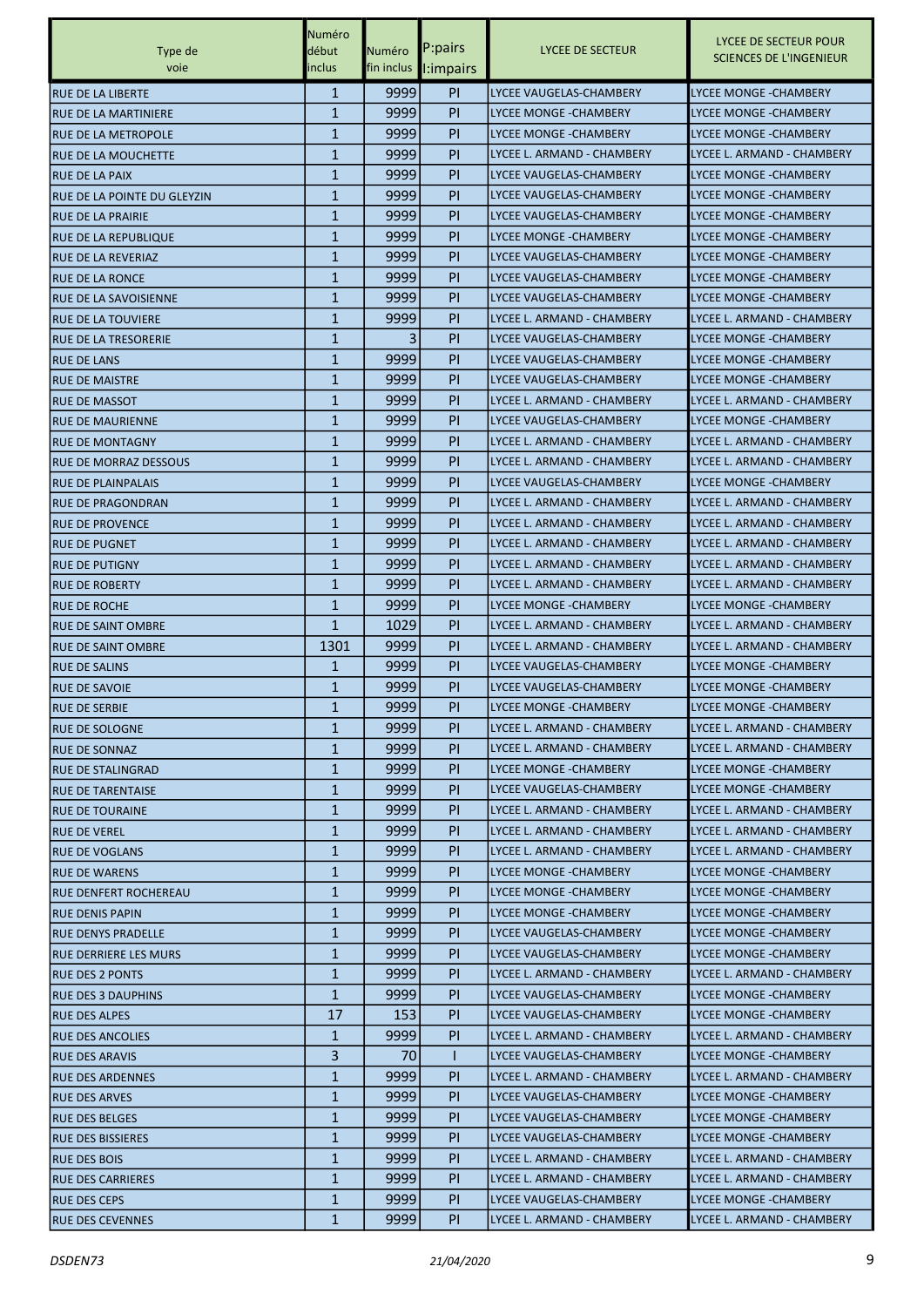|                              | Numéro       |        |                      |                             | LYCEE DE SECTEUR POUR          |
|------------------------------|--------------|--------|----------------------|-----------------------------|--------------------------------|
| Type de                      | début        | Numéro | P:pairs              | LYCEE DE SECTEUR            | <b>SCIENCES DE L'INGENIEUR</b> |
| voie                         | inclus       |        | fin inclus l:impairs |                             |                                |
| <b>RUE DES CHAMPS</b>        | $\mathbf{1}$ | 9999   | PI                   | LYCEE VAUGELAS-CHAMBERY     | <b>LYCEE MONGE - CHAMBERY</b>  |
| <b>RUE DES COMBES</b>        | $\mathbf{1}$ | 575    | PI                   | LYCEE L. ARMAND - CHAMBERY  | LYCEE L. ARMAND - CHAMBERY     |
| <b>RUE DES COMBES</b>        | 659          | 717    | ı                    | LYCEE L. ARMAND - CHAMBERY  | LYCEE L. ARMAND - CHAMBERY     |
| <b>RUE DES COMBES</b>        | 718          | 718    | PI                   | LYCEE L. ARMAND - CHAMBERY  | LYCEE L. ARMAND - CHAMBERY     |
| <b>RUE DES COMBES</b>        | 719          | 9999   | T                    | lLYCEE L. ARMAND - CHAMBERY | LYCEE L. ARMAND - CHAMBERY     |
| <b>RUE DES DIABLES BLEUS</b> | 1            | 9999   | PI                   | lLYCEE VAUGELAS-CHAMBERY    | <b>LYCEE MONGE - CHAMBERY</b>  |
| <b>RUE DES ECOLES</b>        | 1            | 9999   | PI                   | LYCEE VAUGELAS-CHAMBERY     | LYCEE MONGE - CHAMBERY         |
| <b>RUE DES ENTREMONTS</b>    | $\mathbf{1}$ | 9999   | PI                   | LYCEE VAUGELAS-CHAMBERY     | LYCEE MONGE -CHAMBERY          |
| <b>RUE DES EPINETTES</b>     | 1            | 9999   | <b>PI</b>            | ILYCEE L. ARMAND - CHAMBERY | LYCEE L. ARMAND - CHAMBERY     |
| <b>RUE DES EVETTES</b>       | 1            | 9999   | PI                   | lLYCEE VAUGELAS-CHAMBERY    | <b>LYCEE MONGE -CHAMBERY</b>   |
| <b>RUE DES FLANDRES</b>      | $\mathbf{1}$ | 9999   | PI                   | lLYCEE L. ARMAND - CHAMBERY | LYCEE L. ARMAND - CHAMBERY     |
| <b>RUE DES FLEURS</b>        | 1            | 9999   | <b>PI</b>            | LYCEE VAUGELAS-CHAMBERY     | <b>LYCEE MONGE - CHAMBERY</b>  |
| <b>IRUE DES FONTANETTES</b>  | $\mathbf{1}$ | 9999   | P                    | LYCEE VAUGELAS-CHAMBERY     | LYCEE MONGE -CHAMBERY          |
| <b>RUE DES MARAIS</b>        | 1            | 9999   | PI                   | LYCEE L. ARMAND - CHAMBERY  | LYCEE L. ARMAND - CHAMBERY     |
| <b>RUE DES MARTINETTES</b>   | 1            | 9999   | PI                   | LYCEE MONGE -CHAMBERY       | <b>LYCEE MONGE -CHAMBERY</b>   |
| <b>RUE DES NONNES</b>        | 1            | 9999   | PI                   | LYCEE MONGE -CHAMBERY       | <b>LYCEE MONGE -CHAMBERY</b>   |
| <b>RUE DES PEUPLIERS</b>     | 1            | 9999   | PI                   | LYCEE MONGE -CHAMBERY       | LYCEE MONGE - CHAMBERY         |
| <b>RUE DES SPORTS</b>        | $\mathbf{1}$ | 9999   | PI                   | LYCEE VAUGELAS-CHAMBERY     | LYCEE MONGE -CHAMBERY          |
| <b>RUE DES TANNERIES BAL</b> | 1            | 9999   | <b>PI</b>            | LYCEE VAUGELAS-CHAMBERY     | <b>LYCEE MONGE -CHAMBERY</b>   |
| <b>RUE DES TANNEURS</b>      | 1            | 9999   | PI                   | lLYCEE VAUGELAS-CHAMBERY    | <b>LYCEE MONGE -CHAMBERY</b>   |
| <b>RUE DES TILLEULS</b>      | $\mathbf{1}$ | 9999   | PI                   | lLYCEE VAUGELAS-CHAMBERY    | <b>LYCEE MONGE - CHAMBERY</b>  |
| <b>IRUE DES TREILLES</b>     | 1            | 9999   | <b>PI</b>            | LYCEE VAUGELAS-CHAMBERY     | LYCEE MONGE - CHAMBERY         |
| IRUE DES VOSGES              | $\mathbf{1}$ | 9999   | P                    | LYCEE L. ARMAND - CHAMBERY  | LYCEE L. ARMAND - CHAMBERY     |
| <b>RUE DESSAIX</b>           | 1            | 9999   | PI                   | LYCEE MONGE -CHAMBERY       | LYCEE MONGE -CHAMBERY          |
| <b>RUE DIDEROT</b>           | $\mathbf{1}$ | 9999   | PI                   | lLYCEE VAUGELAS-CHAMBERY    | <b>LYCEE MONGE -CHAMBERY</b>   |
| <b>RUE DIJOUD</b>            | 1            | 9999   | PI                   | LYCEE MONGE -CHAMBERY       | <b>LYCEE MONGE - CHAMBERY</b>  |
| <b>RUE DOCTEUR CALMETTE</b>  | 1            | 9999   | PI                   | LYCEE MONGE -CHAMBERY       | <b>LYCEE MONGE - CHAMBERY</b>  |
| <b>RUE DOCTEUR VERNIER</b>   | 1            | 9999   | PI                   | LYCEE VAUGELAS-CHAMBERY     | LYCEE MONGE -CHAMBERY          |
| <b>RUE DOCTEUR VOUTIER</b>   | 1            | 9999   | PI                   | LYCEE VAUGELAS-CHAMBERY     | LYCEE MONGE -CHAMBERY          |
| <b>RUE DOPPET</b>            | 1            | 9999   | <b>PI</b>            | lLYCEE VAUGELAS-CHAMBERY    | <b>LYCEE MONGE -CHAMBERY</b>   |
| <b>RUE DU 4 SEPTEMBRE</b>    | $\mathbf{1}$ | 9999   | PI                   | lLYCEE VAUGELAS-CHAMBERY    | <b>LYCEE MONGE -CHAMBERY</b>   |
| <b>RUE DU BATONNET</b>       | $\mathbf{1}$ | 9999   | <b>PI</b>            | LYCEE MONGE -CHAMBERY       | LYCEE MONGE - CHAMBERY         |
| <b>RUE DU BEAUFORTIN</b>     | $\mathbf{1}$ | 9999   | <b>PI</b>            | LYCEE VAUGELAS-CHAMBERY     | LYCEE MONGE - CHAMBERY         |
| <b>RUE DU BEAUJOLAIS</b>     | $\mathbf{1}$ | 9999   | PI.                  | LYCEE L. ARMAND - CHAMBERY  | LYCEE L. ARMAND - CHAMBERY     |
| <b>RUE DU BERTILLET</b>      | $\mathbf{1}$ | 9999   | <b>PI</b>            | LYCEE L. ARMAND - CHAMBERY  | LYCEE L. ARMAND - CHAMBERY     |
| <b>RUE DU BOIS DE CANDIE</b> | $\mathbf{1}$ | 9999   | PI                   | LYCEE L. ARMAND - CHAMBERY  | LYCEE L. ARMAND - CHAMBERY     |
| RUE DU BOIS DE PUGNET        | $\mathbf{1}$ | 9999   | <b>PI</b>            | LYCEE L. ARMAND - CHAMBERY  | LYCEE L. ARMAND - CHAMBERY     |
| <b>RUE DU BON PASTEUR</b>    | 1            | 9999   | <b>PI</b>            | LYCEE VAUGELAS-CHAMBERY     | LYCEE MONGE - CHAMBERY         |
| <b>RUE DU BON VENT</b>       | $\mathbf{1}$ | ا9999  | PI.                  | LYCEE VAUGELAS-CHAMBERY     | LYCEE MONGE - CHAMBERY         |
| <b>RUE DU BOURG</b>          | $\mathbf{1}$ | 9999   | <b>PI</b>            | LYCEE L. ARMAND - CHAMBERY  | LYCEE L. ARMAND - CHAMBERY     |
| RUE DU BOURGET DU LAC        | $\mathbf{1}$ | 9999   | PI                   | LYCEE L. ARMAND - CHAMBERY  | LYCEE L. ARMAND - CHAMBERY     |
| <b>RUE DU BUGEY</b>          | $\mathbf{1}$ | 9999   | <b>PI</b>            | LYCEE L. ARMAND - CHAMBERY  | LYCEE L. ARMAND - CHAMBERY     |
| RUE DU CANAL DES USINIERS    | 1            | 9999   | <b>PI</b>            | LYCEE VAUGELAS-CHAMBERY     | LYCEE MONGE - CHAMBERY         |
| <b>RUE DU CARRE</b>          | $\mathbf{1}$ | ا9999  | PI.                  | LYCEE L. ARMAND - CHAMBERY  | LYCEE L. ARMAND - CHAMBERY     |
| <b>RUE DU CHAMPET</b>        | $\mathbf{1}$ | 9999   | <b>PI</b>            | LYCEE L. ARMAND - CHAMBERY  | LYCEE L. ARMAND - CHAMBERY     |
| <b>RUE DU CHANEY</b>         | $\mathbf{1}$ | 9999   | PI                   | LYCEE MONGE - CHAMBERY      | LYCEE MONGE - CHAMBERY         |
| <b>RUE DU CHARDONNET</b>     | $\mathbf{1}$ | 9999   | <b>PI</b>            | LYCEE MONGE -CHAMBERY       | LYCEE MONGE - CHAMBERY         |
| RUE DU CHATEAU               | 1            | 9999   | <b>PI</b>            | LYCEE MONGE - CHAMBERY      | LYCEE MONGE - CHAMBERY         |
| RUE DU CLOS DUMOULIN         | 1            | ا9999  | PI.                  | LYCEE VAUGELAS-CHAMBERY     | LYCEE MONGE -CHAMBERY          |
| RUE DU CLOS HENRI            | $\mathbf{1}$ | 9999   | <b>PI</b>            | LYCEE VAUGELAS-CHAMBERY     | LYCEE MONGE -CHAMBERY          |
| RUE DU CLOS PAPIN            | $\mathbf{1}$ | 9999   | PI                   | LYCEE MONGE - CHAMBERY      | LYCEE MONGE - CHAMBERY         |
| RUE DU CLOS SAINT JACQUES    | $\mathbf{1}$ | 9999   | <b>PI</b>            | LYCEE VAUGELAS-CHAMBERY     | LYCEE MONGE -CHAMBERY          |
| <b>RUE DU CORBELET</b>       | $\mathbf{1}$ | 9999   | <b>PI</b>            | LYCEE VAUGELAS-CHAMBERY     | LYCEE MONGE -CHAMBERY          |
| <b>RUE DU DAUPHINE</b>       | $\mathbf{1}$ | ا9999  | PI.                  | LYCEE L. ARMAND - CHAMBERY  | LYCEE L. ARMAND - CHAMBERY     |
| RUE DU DOCTEUR JULLIAND      | $\mathbf{1}$ | 9999   | PI.                  | LYCEE VAUGELAS-CHAMBERY     | LYCEE MONGE -CHAMBERY          |
| <b>RUE DU FAUCIGNY</b>       | $\mathbf{1}$ | 9999   | PI.                  | LYCEE L. ARMAND - CHAMBERY  | LYCEE L. ARMAND - CHAMBERY     |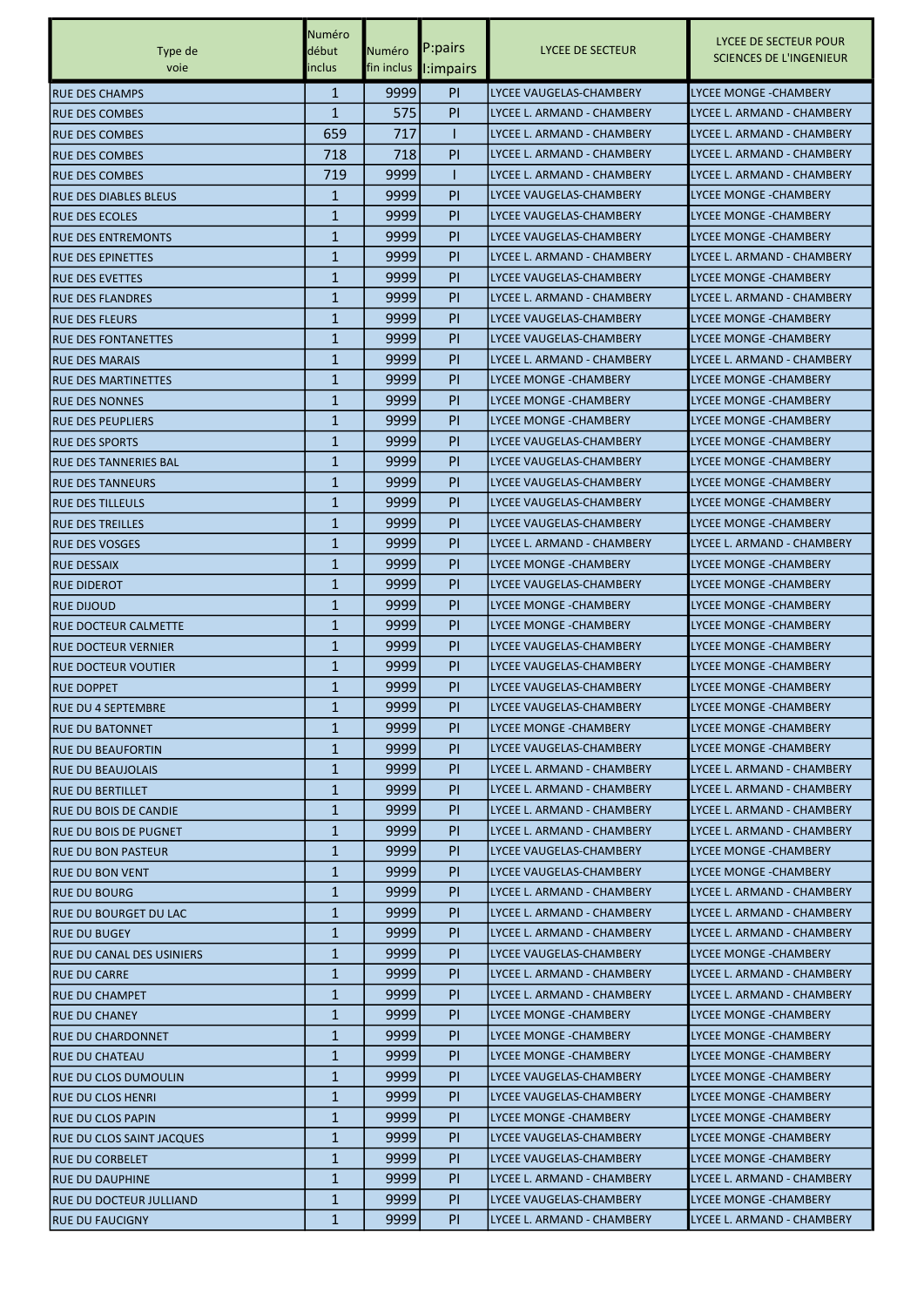|                                 | Numéro       |        |                       |                            | LYCEE DE SECTEUR POUR          |
|---------------------------------|--------------|--------|-----------------------|----------------------------|--------------------------------|
| Type de                         | début        | Numéro | P:pairs               | <b>LYCEE DE SECTEUR</b>    | <b>SCIENCES DE L'INGENIEUR</b> |
| voie                            | inclus       |        | fin inclus l: impairs |                            |                                |
| <b>RUE DU GALIBIER</b>          | $\mathbf{1}$ | 9999   | <b>PI</b>             | LYCEE VAUGELAS-CHAMBERY    | <b>LYCEE MONGE - CHAMBERY</b>  |
| <b>RUE DU GENEVOIS</b>          | $\mathbf{1}$ | 9999   | <b>PI</b>             | LYCEE L. ARMAND - CHAMBERY | LYCEE L. ARMAND - CHAMBERY     |
| <b>RUE DU GOLERON</b>           | $\mathbf{1}$ | 9999   | <b>PI</b>             | LYCEE L. ARMAND - CHAMBERY | LYCEE L. ARMAND - CHAMBERY     |
| IRUE DU GRAND CHAMP             | $\mathbf{1}$ | 9999   | PI                    | LYCEE L. ARMAND - CHAMBERY | LYCEE L. ARMAND - CHAMBERY     |
| RUE DU GRAND MONT               | $\mathbf{1}$ | 9999   | <b>PI</b>             | LYCEE VAUGELAS-CHAMBERY    | <b>LYCEE MONGE - CHAMBERY</b>  |
| <b>RUE DU GRANIER</b>           | 1            | 9999   | <b>PI</b>             | LYCEE VAUGELAS-CHAMBERY    | LYCEE MONGE -CHAMBERY          |
| <b>RUE DU JOIGNY</b>            | $\mathbf{1}$ | 9999   | <b>PI</b>             | LYCEE VAUGELAS-CHAMBERY    | <b>LYCEE MONGE -CHAMBERY</b>   |
| <b>RUE DU JURA</b>              | $\mathbf{1}$ | 9999   | PI                    | LYCEE VAUGELAS-CHAMBERY    | <b>LYCEE MONGE - CHAMBERY</b>  |
| <b>RUE DU LARITH</b>            | 1            | 9999   | PI                    | LYCEE MONGE - CHAMBERY     | LYCEE MONGE - CHAMBERY         |
| <b>RUE DU LARZAC</b>            | $\mathbf{1}$ | 9999   | PI                    | LYCEE L. ARMAND - CHAMBERY | LYCEE L. ARMAND - CHAMBERY     |
| <b>RUE DU LAURIER</b>           | $\mathbf{1}$ | 9999   | <b>PI</b>             | LYCEE MONGE - CHAMBERY     | LYCEE MONGE -CHAMBERY          |
| <b>RUE DU LAUTARET</b>          | $\mathbf{1}$ | 9999   | <b>PI</b>             | LYCEE VAUGELAS-CHAMBERY    | <b>LYCEE MONGE -CHAMBERY</b>   |
| RUE DU LIMOUSIN                 | $\mathbf{1}$ | 9999   | PI                    | LYCEE L. ARMAND - CHAMBERY | LYCEE L. ARMAND - CHAMBERY     |
| <b>RUE DU LINDAR</b>            | $\mathbf{1}$ | 9999   | PI                    | LYCEE VAUGELAS-CHAMBERY    | LYCEE MONGE - CHAMBERY         |
| <b>RUE DU MACONNAIS</b>         | $\mathbf{1}$ | 9999   | PI                    | LYCEE L. ARMAND - CHAMBERY | LYCEE L. ARMAND - CHAMBERY     |
| <b>RUE DU MARGERIAZ</b>         | $\mathbf{1}$ | 9999   | <b>PI</b>             | LYCEE VAUGELAS-CHAMBERY    | LYCEE MONGE - CHAMBERY         |
| IRUE DU MAS BARRAL              | $\mathbf{1}$ | 9999   | <b>PI</b>             | LYCEE VAUGELAS-CHAMBERY    | <b>LYCEE MONGE -CHAMBERY</b>   |
| RUE DU MOLLARD                  | $\mathbf{1}$ | 9999   | PI                    | LYCEE L. ARMAND - CHAMBERY | LYCEE L. ARMAND - CHAMBERY     |
| IRUE DU MONT CENIS              | 1            | 9999   | PI                    | LYCEE VAUGELAS-CHAMBERY    | LYCEE MONGE - CHAMBERY         |
| RUE DU MONT CLERGEON            | $\mathbf{1}$ | 9999   | PI                    | LYCEE VAUGELAS-CHAMBERY    | <b>LYCEE MONGE - CHAMBERY</b>  |
| <b>RUE DU MONT D AMBIN</b>      | $\mathbf{1}$ | 9999   | <b>PI</b>             | LYCEE VAUGELAS-CHAMBERY    | LYCEE MONGE -CHAMBERY          |
| <b>RUE DU MONT D ARMENE</b>     | $\mathbf{1}$ | 9999   | <b>PI</b>             | LYCEE VAUGELAS-CHAMBERY    | <b>LYCEE MONGE -CHAMBERY</b>   |
| IRUE DU MONT JOVET              | $\mathbf{1}$ | 9999   | PI                    | LYCEE VAUGELAS-CHAMBERY    | <b>LYCEE MONGE - CHAMBERY</b>  |
| IRUE DU MONT OUTHERANS          | $\mathbf{1}$ | 9999   | PI                    | LYCEE VAUGELAS-CHAMBERY    | LYCEE MONGE - CHAMBERY         |
| <b>RUE DU MONT PECLOZ</b>       | $\mathbf{1}$ | 9999   | <b>PI</b>             | LYCEE VAUGELAS-CHAMBERY    | <b>LYCEE MONGE - CHAMBERY</b>  |
| <b>RUE DU MONT SAINT MICHEL</b> | $\mathbf{1}$ | 9999   | <b>PI</b>             | LYCEE VAUGELAS-CHAMBERY    | <b>LYCEE MONGE - CHAMBERY</b>  |
| <b>RUE DU NANT BERTAUX</b>      | $\mathbf{1}$ | 9999   | <b>PI</b>             | LYCEE L. ARMAND - CHAMBERY | LYCEE L. ARMAND - CHAMBERY     |
| <b>RUE DU NANT BRUYANT</b>      | $\mathbf{1}$ | 9999   | PI                    | LYCEE L. ARMAND - CHAMBERY | LYCEE L. ARMAND - CHAMBERY     |
| <b>RUE DU NIVOLET</b>           | 1            | 9999   |                       | LYCEE VAUGELAS-CHAMBERY    | <b>LYCEE MONGE - CHAMBERY</b>  |
| <b>RUE DU NIVOLET</b>           | 2            | 9999   | P                     | LYCEE VAUGELAS-CHAMBERY    | <b>LYCEE MONGE - CHAMBERY</b>  |
| <b>RUE DU PARC</b>              | $\mathbf{1}$ | 9999   | PI                    | LYCEE VAUGELAS-CHAMBERY    | LYCEE MONGE - CHAMBERY         |
| <b>RUE DU PELLAZ</b>            | 1            | 9999   | <b>PI</b>             | LYCEE VAUGELAS-CHAMBERY    | <b>LYCEE MONGE - CHAMBERY</b>  |
| RUE DU PERE ROGER GUICHARDAN    | $\mathbf{1}$ | 9999   | P <sub>I</sub>        | LYCEE VAUGELAS-CHAMBERY    | LYCEE MONGE - CHAMBERY         |
| <b>RUE DU PIOCHET</b>           | 1            | 9999   | PI.                   | LYCEE L. ARMAND - CHAMBERY | LYCEE L. ARMAND - CHAMBERY     |
| RUE DU PRE DE L ANE             | 1            | 9999   | <b>PI</b>             | LYCEE L. ARMAND - CHAMBERY | LYCEE L. ARMAND - CHAMBERY     |
| <b>RUE DU PRE DEMAISON</b>      | $\mathbf{1}$ | 9999   | PI.                   | LYCEE VAUGELAS-CHAMBERY    | LYCEE MONGE - CHAMBERY         |
| <b>RUE DU PRE GAUT</b>          | $\mathbf{1}$ | 9999   | <b>PI</b>             | LYCEE L. ARMAND - CHAMBERY | LYCEE L. ARMAND - CHAMBERY     |
| RUE DU PRE PAGNON               | 1            | 9999   | PI.                   | LYCEE L. ARMAND - CHAMBERY | LYCEE L. ARMAND - CHAMBERY     |
| <b>RUE DU PUY GRIS</b>          | 1            | 9999   | PI.                   | LYCEE VAUGELAS-CHAMBERY    | LYCEE MONGE - CHAMBERY         |
| <b>RUE DU REVARD</b>            | 1            | 9999   | PI.                   | LYCEE VAUGELAS-CHAMBERY    | LYCEE MONGE - CHAMBERY         |
| <b>RUE DU ROCHER BLANC</b>      | $\mathbf{1}$ | 9999   | PI                    | LYCEE VAUGELAS-CHAMBERY    | LYCEE MONGE - CHAMBERY         |
| RUE DU SENAT DE SAVOIE          | $\mathbf{1}$ | 9999   | <b>PI</b>             | LYCEE VAUGELAS-CHAMBERY    | LYCEE MONGE - CHAMBERY         |
| RUE DU SIGNAL                   | $\mathbf{1}$ | 9999   | <b>PI</b>             | LYCEE VAUGELAS-CHAMBERY    | LYCEE MONGE - CHAMBERY         |
| <b>RUE DU SIRE</b>              | 1            | 9999   | PI.                   | LYCEE VAUGELAS-CHAMBERY    | LYCEE MONGE - CHAMBERY         |
| <b>RUE DU THEATRE</b>           | 1            | 9999   | PI.                   | LYCEE MONGE - CHAMBERY     | LYCEE MONGE - CHAMBERY         |
| <b>RUE DU TRANSVAAL</b>         | $\mathbf{1}$ | 9999   | PI.                   | LYCEE VAUGELAS-CHAMBERY    | LYCEE MONGE - CHAMBERY         |
| <b>RUE DU TRELOD</b>            | $\mathbf{1}$ | 9999   | PI.                   | LYCEE VAUGELAS-CHAMBERY    | LYCEE MONGE - CHAMBERY         |
| <b>RUE DU VERGER</b>            | 1            | 9999   | PI.                   | LYCEE MONGE - CHAMBERY     | <b>LYCEE MONGE -CHAMBERY</b>   |
|                                 |              |        |                       |                            |                                |
| <b>RUE DU VIROLLET</b>          | 1            | 9999   | PI.                   | LYCEE L. ARMAND - CHAMBERY | LYCEE L. ARMAND - CHAMBERY     |
| <b>RUE DUCIS</b>                | 1            | 9999   | PI.                   | LYCEE MONGE - CHAMBERY     | LYCEE MONGE - CHAMBERY         |
| <b>RUE EMILE COMBES</b>         | $\mathbf{1}$ | 9999   | PI                    | LYCEE MONGE - CHAMBERY     | LYCEE MONGE - CHAMBERY         |
| <b>RUE EMILE ROMANET</b>        | $\mathbf{1}$ | 9999   | <b>PI</b>             | LYCEE VAUGELAS-CHAMBERY    | LYCEE MONGE - CHAMBERY         |
| <b>RUE EMILE ZOLA</b>           | 1            | 9999   | <b>PI</b>             | LYCEE VAUGELAS-CHAMBERY    | LYCEE MONGE - CHAMBERY         |
| RUE EMMANUEL PHILIBERT          | 1            | 9999   | PI.                   | LYCEE MONGE - CHAMBERY     | LYCEE MONGE - CHAMBERY         |
| RUE ERNEST FILLIARD             | 1            | 9999   | PI.                   | LYCEE MONGE - CHAMBERY     | LYCEE MONGE - CHAMBERY         |
| <b>RUE ERNEST GRANGEAT</b>      | $\mathbf{1}$ | 9999   | PI                    | LYCEE VAUGELAS-CHAMBERY    | LYCEE MONGE - CHAMBERY         |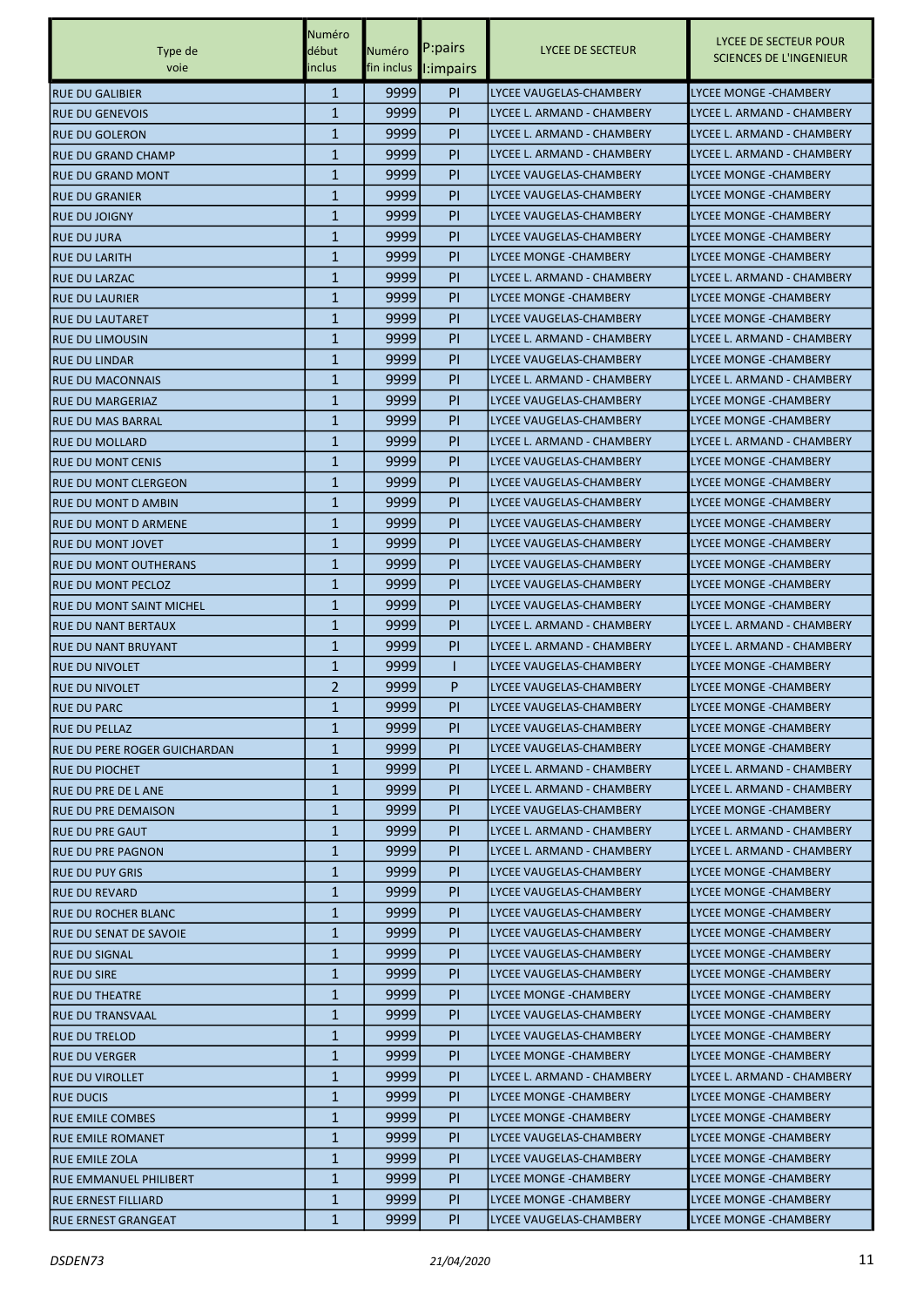|                                 | Numéro       |              |                         |                                                   |                                                         |
|---------------------------------|--------------|--------------|-------------------------|---------------------------------------------------|---------------------------------------------------------|
| Type de                         | début        | Numéro       | P:pairs                 | LYCEE DE SECTEUR                                  | LYCEE DE SECTEUR POUR<br><b>SCIENCES DE L'INGENIEUR</b> |
| voie                            | inclus       | fin inclus   | $\blacksquare$ :impairs |                                                   |                                                         |
| RUE EUGENE DUCRETET             | $\mathbf{1}$ | 9999         | <b>PI</b>               | LYCEE L. ARMAND - CHAMBERY                        | LYCEE L. ARMAND - CHAMBERY                              |
| <b>RUE FAVRE</b>                | $\mathbf{1}$ | 9999         | PI                      | LYCEE VAUGELAS-CHAMBERY                           | <b>LYCEE MONGE - CHAMBERY</b>                           |
| IRUE FELIX ESCLANGON            | $\mathbf{1}$ | 9999         | <b>PI</b>               | LYCEE VAUGELAS-CHAMBERY                           | <b>LYCEE MONGE - CHAMBERY</b>                           |
| <b>RUE FODERE</b>               | $\mathbf{1}$ | 9999         | PI                      | <b>LYCEE MONGE - CHAMBERY</b>                     | <b>LYCEE MONGE - CHAMBERY</b>                           |
| RUE FRANCISQUE GARDIEN          | $\mathbf{1}$ | 9999         | PI                      | LYCEE VAUGELAS-CHAMBERY                           | LYCEE MONGE - CHAMBERY                                  |
| <b>RUE FRANCOIS BULOZ</b>       | $\mathbf{1}$ | 9999         | <b>PI</b>               | LYCEE VAUGELAS-CHAMBERY                           | <b>LYCEE MONGE - CHAMBERY</b>                           |
| <b>RUE FRANCOIS CACHOUD</b>     | $\mathbf{1}$ | 9999         | <b>PI</b>               | LYCEE VAUGELAS-CHAMBERY                           | <b>LYCEE MONGE - CHAMBERY</b>                           |
| <b>RUE FRANCOIS CARLE</b>       | $\mathbf{1}$ | 9999         | <b>PI</b>               | LYCEE MONGE - CHAMBERY                            | <b>LYCEE MONGE -CHAMBERY</b>                            |
| <b>RUE FRANCOIS CHARVET</b>     | $\mathbf{1}$ | 9999         | PI                      | <b>LYCEE MONGE - CHAMBERY</b>                     | <b>LYCEE MONGE - CHAMBERY</b>                           |
| <b>IRUE FRANCOIS DESCOTES</b>   | 1            | 9999         | PI                      | LYCEE VAUGELAS-CHAMBERY                           | LYCEE MONGE - CHAMBERY                                  |
| <b>RUE FRANCOIS GUISE</b>       | $\mathbf{1}$ | 9999         | PI                      | LYCEE VAUGELAS-CHAMBERY                           | <b>LYCEE MONGE - CHAMBERY</b>                           |
| RUE FRANKLIN ROOSEVELT          | $\mathbf{1}$ | 9999         | <b>PI</b>               | LYCEE MONGE - CHAMBERY                            | <b>LYCEE MONGE - CHAMBERY</b>                           |
|                                 | $\mathbf{1}$ | 9999         | <b>PI</b>               | LYCEE VAUGELAS-CHAMBERY                           | <b>LYCEE MONGE -CHAMBERY</b>                            |
| <b>RUE FRANZ LISZT</b>          | $\mathbf{1}$ |              |                         |                                                   |                                                         |
| IRUE FREDERIC CHOPIN            |              | 9999         | PI                      | LYCEE MONGE - CHAMBERY                            | <b>LYCEE MONGE - CHAMBERY</b>                           |
| <b>RUE FREZIER</b>              | $\mathbf{1}$ | 9999         | PI                      | LYCEE VAUGELAS-CHAMBERY                           | LYCEE MONGE - CHAMBERY                                  |
| <b>RUE GABRIEL PEROUSE</b>      | $\mathbf{1}$ | 9999         | PI                      | LYCEE VAUGELAS-CHAMBERY                           | <b>LYCEE MONGE - CHAMBERY</b>                           |
| <b>RUE GARIBALDI</b>            | $\mathbf{1}$ | 9999         | <b>PI</b>               | LYCEE VAUGELAS-CHAMBERY                           | <b>LYCEE MONGE - CHAMBERY</b>                           |
| RUE GENDARMES FERHAT ET FOURNI  | $\mathbf{1}$ | 9999         | <b>PI</b>               | LYCEE L. ARMAND - CHAMBERY                        | LYCEE L. ARMAND - CHAMBERY                              |
| <b>RUE GENERAL BORSON</b>       | $\mathbf{1}$ | 9999         | PI                      | LYCEE VAUGELAS-CHAMBERY                           | <b>LYCEE MONGE -CHAMBERY</b>                            |
| IRUE GENERAL BUISSON            | $\mathbf{1}$ | 9999         | PI                      | LYCEE VAUGELAS-CHAMBERY                           | LYCEE MONGE - CHAMBERY                                  |
| <b>RUE GENERAL FERRIE</b>       | $\mathbf{1}$ | 9999         | PI                      | LYCEE VAUGELAS-CHAMBERY                           | <b>LYCEE MONGE - CHAMBERY</b>                           |
| <b>RUE GENERAL SEVEZ</b>        | $\mathbf{1}$ | 9999         | PI                      | LYCEE VAUGELAS-CHAMBERY                           | LYCEE MONGE -CHAMBERY                                   |
| <b>RUE GEORGE SAND</b>          | $\mathbf{1}$ | 9999         | <b>PI</b>               | LYCEE VAUGELAS-CHAMBERY                           | <b>LYCEE MONGE -CHAMBERY</b>                            |
| RUE GEORGES GUYNEMER            | $\mathbf{1}$ | 9999         | <b>PI</b>               | LYCEE VAUGELAS-CHAMBERY                           | <b>LYCEE MONGE -CHAMBERY</b>                            |
| IRUE GERARD PHILIPE             | 1            | 9999         | PI                      | LYCEE MONGE - CHAMBERY                            | LYCEE MONGE - CHAMBERY                                  |
| IRUE GOUNOD                     | $\mathbf{1}$ | 9999         | <b>PI</b>               | LYCEE MONGE - CHAMBERY                            | <b>LYCEE MONGE - CHAMBERY</b>                           |
| RUE GREYFIE DE BELLECOMBE       | $\mathbf{1}$ | 9999         | PI                      | LYCEE MONGE - CHAMBERY                            | <b>LYCEE MONGE - CHAMBERY</b>                           |
| RUE GUILLAUME FICHET            | $\mathbf{1}$ | 9999         | <b>PI</b>               | LYCEE VAUGELAS-CHAMBERY                           | <b>LYCEE MONGE -CHAMBERY</b>                            |
| <b>RUE HECTOR BERLIOZ</b>       | $\mathbf{1}$ | 9999         | <b>PI</b>               | <b>LYCEE MONGE - CHAMBERY</b>                     | <b>LYCEE MONGE - CHAMBERY</b>                           |
| <b>RUE HENRI COMMANDEUR</b>     | 1            | 9999         | PI                      | LYCEE MONGE - CHAMBERY                            | LYCEE MONGE -CHAMBERY                                   |
| <b>RUE HENRI LANG</b>           | $\mathbf{1}$ | 9999         | PI                      | LYCEE VAUGELAS-CHAMBERY                           | <b>LYCEE MONGE - CHAMBERY</b>                           |
| RUE HENRI OREILLER              | $\mathbf{1}$ | 99991        | PI.                     | LYCEE MONGE - CHAMBERY                            | LYCEE MONGE - CHAMBERY                                  |
| <b>RUE HIPPOLYTE DOLIN</b>      | $\mathbf{1}$ | 9999         | PI                      | LYCEE MONGE - CHAMBERY                            | LYCEE MONGE - CHAMBERY                                  |
| <b>RUE JACQUES BREL</b>         | $\mathbf{1}$ | 9999         | <b>PI</b>               | LYCEE L. ARMAND - CHAMBERY                        | LYCEE L. ARMAND - CHAMBERY                              |
| <b>RUE JEAN GABIN</b>           | 1            | 9999         | PI.                     | LYCEE L. ARMAND - CHAMBERY                        | LYCEE L. ARMAND - CHAMBERY                              |
| <b>RUE JEAN GIRARD MADOUX</b>   | 1            | 9999         | PI.                     | LYCEE VAUGELAS-CHAMBERY                           | LYCEE MONGE - CHAMBERY                                  |
| <b>RUE JEAN GOTTELAND</b>       | $\mathbf{1}$ | 9999         | PI.                     | LYCEE VAUGELAS-CHAMBERY                           | LYCEE MONGE - CHAMBERY                                  |
| RUE JEAN JACQUES ROUSSEAU       | $\mathbf{1}$ | 9999         | PI.                     | LYCEE MONGE - CHAMBERY                            | <b>LYCEE MONGE - CHAMBERY</b>                           |
| <b>RUE JEAN LOUIS GASPARINI</b> | 1            | 9999         | PI.                     | LYCEE L. ARMAND - CHAMBERY                        | LYCEE L. ARMAND - CHAMBERY                              |
| <b>RUE JEAN MERMOZ</b>          | 1            | 9999         | PI.                     | LYCEE VAUGELAS-CHAMBERY                           | LYCEE MONGE - CHAMBERY                                  |
| <b>RUE JEAN MOULIN</b>          | 1            | 9999         | PI.                     | LYCEE MONGE - CHAMBERY                            | LYCEE MONGE - CHAMBERY                                  |
| RUE JEAN PAUL SARTRE            | $\mathbf{1}$ | 9999         | PI                      | LYCEE L. ARMAND - CHAMBERY                        | LYCEE L. ARMAND - CHAMBERY                              |
| <b>RUE JEAN PELLERIN</b>        | $\mathbf{1}$ | 9999         | <b>PI</b>               | LYCEE MONGE - CHAMBERY                            | LYCEE MONGE - CHAMBERY                                  |
| RUE JEAN PIERRE VEYRAT          | $\mathbf{1}$ | 9999         | <b>PI</b>               | LYCEE VAUGELAS-CHAMBERY                           | LYCEE MONGE - CHAMBERY                                  |
| <b>RUE JOSEPH BONJEAN</b>       | 1            | 9999         | PI.                     | LYCEE VAUGELAS-CHAMBERY                           | LYCEE MONGE - CHAMBERY                                  |
| RUE JOSEPH ET JEAN COMMUNAL     | 1            | 9999         | PI.                     | LYCEE VAUGELAS-CHAMBERY                           | LYCEE MONGE - CHAMBERY                                  |
|                                 | $\mathbf{1}$ | 9999         | PI.                     | LYCEE MONGE - CHAMBERY                            | LYCEE MONGE - CHAMBERY                                  |
| <b>RUE JOSEPH LE BRIX</b>       | $\mathbf{1}$ |              |                         |                                                   |                                                         |
| <b>RUE JOSEPH MORION</b>        | $\mathbf{1}$ | 9999<br>9999 | <b>PI</b>               | LYCEE VAUGELAS-CHAMBERY<br>LYCEE MONGE - CHAMBERY | LYCEE MONGE - CHAMBERY<br><b>LYCEE MONGE -CHAMBERY</b>  |
| <b>RUE JUIVERIE</b>             |              |              |                         |                                                   |                                                         |
| <b>RUE JUIVERIE</b>             | 2            | 9999         | P                       | LYCEE VAUGELAS-CHAMBERY                           | LYCEE MONGE - CHAMBERY                                  |
| RUE JULES BOCQUIN               | 1            | 9999         | PI.                     | LYCEE VAUGELAS-CHAMBERY                           | LYCEE MONGE - CHAMBERY                                  |
| <b>RUE JULES CARRET</b>         | $\mathbf{1}$ | 9999         | PI.                     | LYCEE MONGE - CHAMBERY                            | LYCEE MONGE - CHAMBERY                                  |
| <b>RUE JULES CHALLIER</b>       | $\mathbf{1}$ | 9999         | <b>PI</b>               | LYCEE VAUGELAS-CHAMBERY                           | LYCEE MONGE - CHAMBERY                                  |
| <b>RUE JULES FERRY</b>          | $\mathbf{1}$ | 9999         | <b>PI</b>               | LYCEE MONGE - CHAMBERY                            | LYCEE MONGE - CHAMBERY                                  |
| <b>RUE LAMARTINE</b>            | 1            | 99991        | PI.                     | LYCEE VAUGELAS-CHAMBERY                           | LYCEE MONGE -CHAMBERY                                   |
| <b>RUE LAVOISIER</b>            | $\mathbf{1}$ | 9999         | PI.                     | LYCEE VAUGELAS-CHAMBERY                           | LYCEE MONGE - CHAMBERY                                  |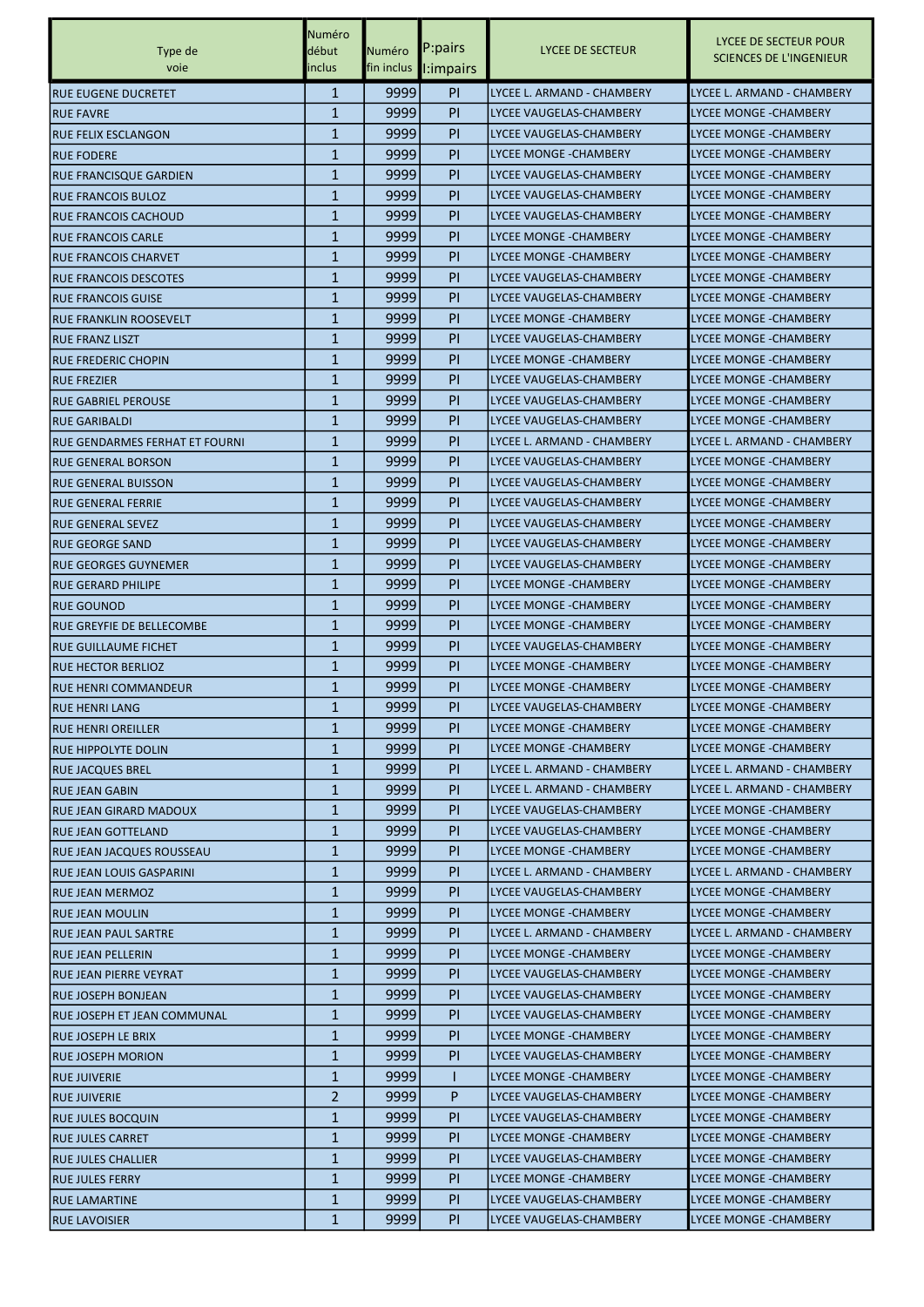|                                | Numéro       |              |           |                                                    |                                                         |
|--------------------------------|--------------|--------------|-----------|----------------------------------------------------|---------------------------------------------------------|
| Type de                        | début        | Numéro       | P:pairs   | LYCEE DE SECTEUR                                   | LYCEE DE SECTEUR POUR<br><b>SCIENCES DE L'INGENIEUR</b> |
| voie                           | inclus       | fin inclus   | I:impairs |                                                    |                                                         |
| IRUE LEON MENABREA             | $\mathbf{1}$ | 9999         | <b>PI</b> | <b>LYCEE MONGE - CHAMBERY</b>                      | <b>LYCEE MONGE - CHAMBERY</b>                           |
| <b>RUE LOUIS ABRIOUD</b>       | 17           | 195          |           | LYCEE VAUGELAS-CHAMBERY                            | <b>LYCEE MONGE - CHAMBERY</b>                           |
| <b>RUE LOUIS BLERIOT</b>       | 1            | 9999         | <b>PI</b> | LYCEE VAUGELAS-CHAMBERY                            | <b>LYCEE MONGE - CHAMBERY</b>                           |
| IRUE LOUIS DE VIGNET           | 1            | 9999         | PI        | LYCEE MONGE - CHAMBERY                             | LYCEE MONGE -CHAMBERY                                   |
| <b>RUE LOUIS PILLET</b>        | $\mathbf{1}$ | 9999         | <b>PI</b> | <b>LYCEE MONGE - CHAMBERY</b>                      | LYCEE MONGE - CHAMBERY                                  |
| <b>RUE LUCIEN CHIRON</b>       | 1            | 9999         | <b>PI</b> | <b>LYCEE MONGE - CHAMBERY</b>                      | <b>LYCEE MONGE - CHAMBERY</b>                           |
| <b>RUE LUCIEN ROSE</b>         | 1            | 9999         | <b>PI</b> | LYCEE MONGE - CHAMBERY                             | <b>LYCEE MONGE - CHAMBERY</b>                           |
| <b>RUE MACORNET</b>            | 1            | 9999         | PI        | LYCEE VAUGELAS-CHAMBERY                            | <b>LYCEE MONGE - CHAMBERY</b>                           |
| <b>RUE MAGENTA</b>             | 1            | 9999         | PI        | LYCEE MONGE - CHAMBERY                             | LYCEE MONGE -CHAMBERY                                   |
| RUE MARC CLAUDE DE BUTTET      | $\mathbf{1}$ | 9999         | PI        | LYCEE MONGE - CHAMBERY                             | LYCEE MONGE - CHAMBERY                                  |
| <b>RUE MARC SEGUIN</b>         | $\mathbf{1}$ | 9999         | <b>PI</b> | LYCEE VAUGELAS-CHAMBERY                            | <b>LYCEE MONGE -CHAMBERY</b>                            |
| <b>RUE MARCEAU</b>             | 1            | 9999         | <b>PI</b> | <b>LYCEE MONGE - CHAMBERY</b>                      | <b>LYCEE MONGE - CHAMBERY</b>                           |
| <b>RUE MARCELLIN BERTHELOT</b> | 1            | 9999         | PI        | LYCEE VAUGELAS-CHAMBERY                            | <b>LYCEE MONGE - CHAMBERY</b>                           |
| <b>RUE MARCOZ</b>              | 1            | 9999         | PI        | LYCEE VAUGELAS-CHAMBERY                            | <b>LYCEE MONGE - CHAMBERY</b>                           |
| <b>RUE MARILYN MONROE</b>      | $\mathbf{1}$ | 9999         | PI        | LYCEE L. ARMAND - CHAMBERY                         | LYCEE L. ARMAND - CHAMBERY                              |
| RUE MARTIN LUTHER KING         | $\mathbf{1}$ | 9999         | <b>PI</b> | LYCEE L. ARMAND - CHAMBERY                         | LYCEE L. ARMAND - CHAMBERY                              |
| <b>RUE MICHAUD</b>             | 1            | 9999         | <b>PI</b> | LYCEE MONGE - CHAMBERY                             | <b>LYCEE MONGE - CHAMBERY</b>                           |
| <b>RUE MICHEL MOUHICA</b>      | 1            | 9999         | PI        | LYCEE MONGE - CHAMBERY                             | LYCEE MONGE -CHAMBERY                                   |
| <b>RUE MICHEL SIMON</b>        | 1            | 9999         | PI        | LYCEE L. ARMAND - CHAMBERY                         | LYCEE L. ARMAND - CHAMBERY                              |
| <b>RUE MOLIERE</b>             | $\mathbf{1}$ | 9999         | PI        | LYCEE VAUGELAS-CHAMBERY                            | LYCEE MONGE - CHAMBERY                                  |
| <b>RUE MONTAIGNE</b>           | $\mathbf{1}$ | 9999         | <b>PI</b> | LYCEE VAUGELAS-CHAMBERY                            | <b>LYCEE MONGE -CHAMBERY</b>                            |
| <b>RUE MONTESQUIOU</b>         | 1            | 9999         | <b>PI</b> | <b>LYCEE MONGE - CHAMBERY</b>                      | <b>LYCEE MONGE - CHAMBERY</b>                           |
| RUE MOUXY DE LOCHE             | 1            | 9999         | PI        | LYCEE MONGE - CHAMBERY                             | <b>LYCEE MONGE - CHAMBERY</b>                           |
| <b>RUE NICOLAS PARENT</b>      | 1            | 319          |           | LYCEE VAUGELAS-CHAMBERY                            | LYCEE MONGE -CHAMBERY                                   |
|                                | 6            | 338          | P         | LYCEE VAUGELAS-CHAMBERY                            | <b>LYCEE MONGE - CHAMBERY</b>                           |
| <b>RUE NICOLAS PARENT</b>      |              | 9999         |           |                                                    | <b>LYCEE MONGE - CHAMBERY</b>                           |
| <b>RUE NICOLAS PARENT</b>      | 321          |              | L<br>P    | LYCEE VAUGELAS-CHAMBERY<br>LYCEE VAUGELAS-CHAMBERY | <b>LYCEE MONGE -CHAMBERY</b>                            |
| <b>RUE NICOLAS PARENT</b>      | 370          | 9999<br>9999 | PI        |                                                    |                                                         |
| <b>RUE NOTRE DAME</b>          | 1<br>1       | 9999         | PI        | LYCEE VAUGELAS-CHAMBERY                            | <b>LYCEE MONGE -CHAMBERY</b>                            |
| IRUE NUNGESSER ET COLI         |              |              |           | LYCEE VAUGELAS-CHAMBERY                            | LYCEE MONGE -CHAMBERY                                   |
| <b>RUE ORADOUR SUR GLANE</b>   | 1            | 9999         | <b>PI</b> | LYCEE VAUGELAS-CHAMBERY                            | LYCEE MONGE - CHAMBERY                                  |
| <b>RUE PASTEUR</b>             | $\mathbf{1}$ | 9999         | PI        | <b>LYCEE MONGE - CHAMBERY</b>                      | <b>LYCEE MONGE - CHAMBERY</b>                           |
| <b>RUE PAUL BERT</b>           | $\mathbf{1}$ | 9999         | PI.       | LYCEE VAUGELAS-CHAMBERY                            | LYCEE MONGE - CHAMBERY                                  |
| <b>RUE PAUL GIDON</b>          | 1            | 9999         | <b>PI</b> | LYCEE VAUGELAS-CHAMBERY                            | LYCEE MONGE - CHAMBERY                                  |
| <b>RUE PAUL GIROD</b>          | 1            | 99991        | PI.       | LYCEE VAUGELAS-CHAMBERY                            | LYCEE MONGE -CHAMBERY                                   |
| <b>RUE PAUL VERLAINE</b>       | 1            | 9999         | PI.       | LYCEE VAUGELAS-CHAMBERY                            | LYCEE MONGE - CHAMBERY                                  |
| RUE PAULETTE BESSON            | $\mathbf{1}$ | 9999         | PI.       | LYCEE MONGE - CHAMBERY                             | LYCEE MONGE - CHAMBERY                                  |
| <b>RUE PIERRE BRASSEUR</b>     | 1            | 9999         | PI.       | LYCEE L. ARMAND - CHAMBERY                         | LYCEE L. ARMAND - CHAMBERY                              |
| RUE PIERRE ET LAURENT RAMUS    | 1            | 9999         | PI.       | LYCEE L. ARMAND - CHAMBERY                         | LYCEE L. ARMAND - CHAMBERY                              |
| RUE PIERRE ET MARIE CURIE      | 1            | 9999         | PI.       | LYCEE VAUGELAS-CHAMBERY                            | LYCEE MONGE - CHAMBERY                                  |
| <b>RUE PIERRE TERMIER</b>      | 1            | 9999         | <b>PI</b> | LYCEE VAUGELAS-CHAMBERY                            | LYCEE MONGE - CHAMBERY                                  |
| <b>RUE PILLET WILL</b>         | $\mathbf{1}$ | 9999         | PI        | LYCEE MONGE - CHAMBERY                             | LYCEE MONGE - CHAMBERY                                  |
| <b>RUE PLAISANCE</b>           | 1            | 9999         | <b>PI</b> | LYCEE MONGE - CHAMBERY                             | LYCEE MONGE - CHAMBERY                                  |
| <b>RUE PORTE REINE</b>         | 1            | 9999         | <b>PI</b> | LYCEE MONGE - CHAMBERY                             | LYCEE MONGE - CHAMBERY                                  |
| <b>RUE RABELAIS</b>            | 1            | 9999         | PI.       | LYCEE VAUGELAS-CHAMBERY                            | LYCEE MONGE -CHAMBERY                                   |
| <b>RUE RACINE</b>              | 1            | 9999         | PI.       | LYCEE VAUGELAS-CHAMBERY                            | LYCEE MONGE - CHAMBERY                                  |
| <b>RUE RAYMOND BELINGUIER</b>  | $\mathbf{1}$ | 9999         | PI.       | LYCEE MONGE - CHAMBERY                             | LYCEE MONGE - CHAMBERY                                  |
| <b>RUE ROGER LABBE</b>         | 1            | 9999         | PI.       | LYCEE VAUGELAS-CHAMBERY                            | LYCEE MONGE - CHAMBERY                                  |
| <b>RUE RONDE</b>               | 1            | 9999         | PI.       | LYCEE VAUGELAS-CHAMBERY                            | LYCEE MONGE - CHAMBERY                                  |
| <b>RUE SAINT ANTOINE</b>       | 1            | 9999         | PI.       | LYCEE VAUGELAS-CHAMBERY                            | LYCEE MONGE - CHAMBERY                                  |
| <b>RUE SAINT EXUPERY</b>       | 1            | 9999         | PI.       | LYCEE VAUGELAS-CHAMBERY                            | LYCEE MONGE - CHAMBERY                                  |
| RUE SAINT FRANCOIS DE SALES    | $\mathbf{1}$ | 9999         | PI        | LYCEE MONGE - CHAMBERY                             | LYCEE MONGE - CHAMBERY                                  |
| <b>RUE SAINT REAL</b>          | 1            | 9999         | <b>PI</b> | LYCEE MONGE - CHAMBERY                             | LYCEE MONGE - CHAMBERY                                  |
| <b>RUE SAINTE APPOLONIE</b>    | 1            | 9999         | <b>PI</b> | LYCEE MONGE - CHAMBERY                             | LYCEE MONGE - CHAMBERY                                  |
| <b>RUE SAINTE BARBE</b>        | 1            | 9999         | PI.       | LYCEE VAUGELAS-CHAMBERY                            | LYCEE MONGE -CHAMBERY                                   |
| <b>RUE SAINTE ROSE</b>         | 1            | 99991        | PI.       | LYCEE MONGE - CHAMBERY                             | LYCEE MONGE - CHAMBERY                                  |
| <b>RUE SALTEUR</b>             | $\mathbf{1}$ | 9999         | PI        | LYCEE MONGE - CHAMBERY                             | LYCEE MONGE -CHAMBERY                                   |